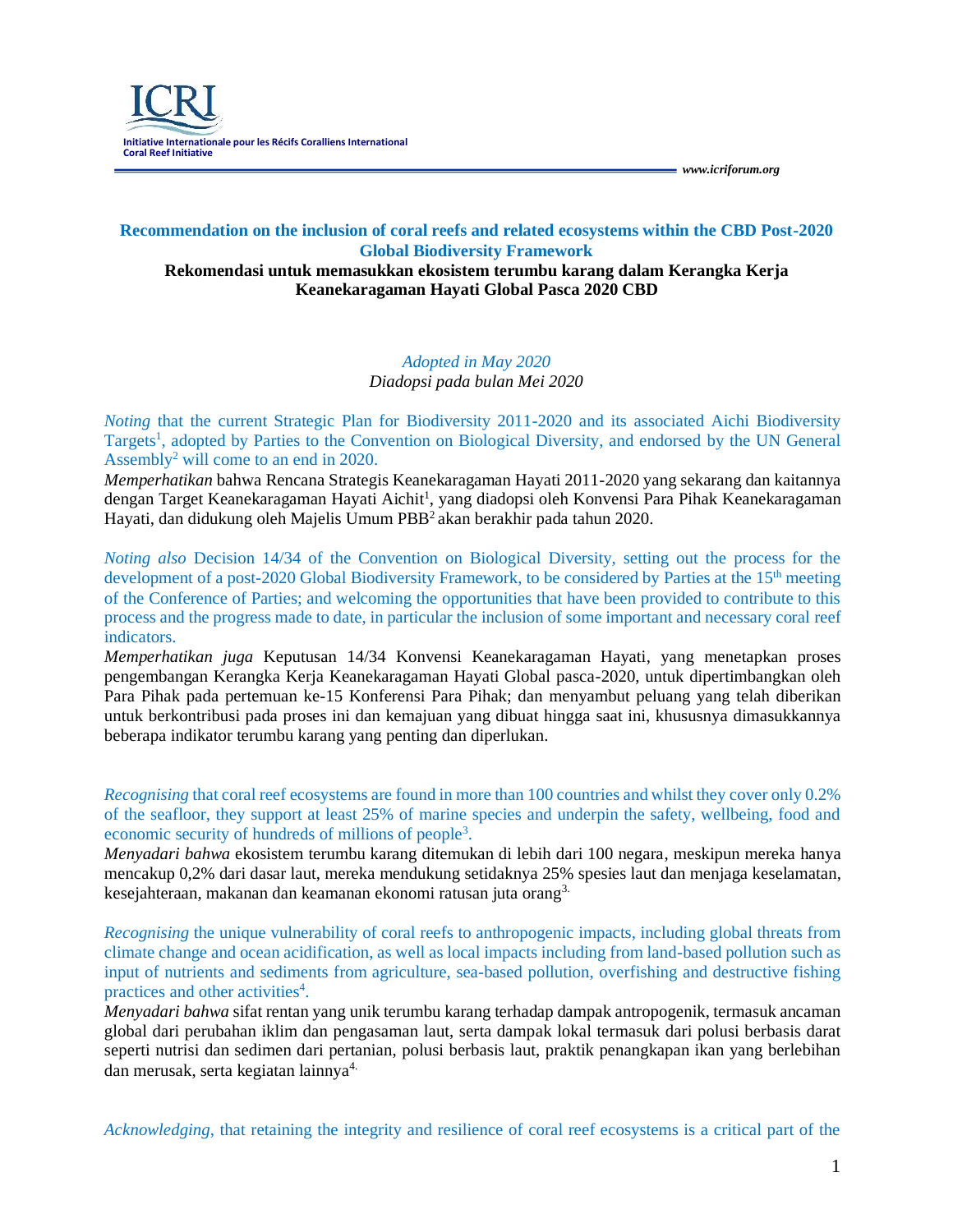

solution for achieving the Sustainable Development Goals under the 2030 Agenda for Sustainable Development<sup>5</sup>.

*Mengakui*, bahwa mempertahankan integritas dan ketahanan ekosistem terumbu karang adalah bagian penting dari solusi untuk mencapai Tujuan Pembangunan Berkelanjutan di bawah Agenda Pembangunan Berkelanjutan 2030<sup>5</sup>.

*Noting* with concern that Parties to the Convention on Biological Diversity (CBD) have not achieved Aichi Target 10<sup>6</sup>, which sought, by 2015 to maintain the "integrity and functioning" of coral reefs.

*Mencatat dengan seksama* bahwa Para Pihak Konvensi Keanekaragaman Hayati (CBD) belum mencapai Target Aichi 106, yang berusaha, pada tahun 2015 untuk mempertahankan "integritas dan fungsi" terumbu karang.

*Recalling* that the 2019 International Panel on Biodiversity and Ecosystem Services (IPBES) global biodiversity assessment reported that live coral cover has declined by almost 50% since 1870 and that this decline is accelerating<sup>7</sup> and that coral reefs are at risk of ecosystem collapse by  $2050<sup>8</sup>$ <sup>9</sup> <sup>10</sup>, highlight an intesified need for urgent action to address this decline.

*Mengingat* kembali penilaian keanekaragaman hayati global International Panel on Biodiversity and Ecosystem Services (IPBES) 2019 yang melaporkan bahwa tutupan karang hidup telah menurun hampir 50% sejak 1870, penurunan ini semakin cepat<sup>7</sup> dan terumbu karang berisiko mengalami kerusakan ekosistem pada tahun 2050<sup>8 9 10</sup>, menunjukkan adanya kebutuhan yang kian intensif terhadap tindakan mendesak untuk mengatasi penurunan ini.

- <sup>4</sup>UNGA Res. 66/288 "The future we want"
- https://www.un.org/ga/search/view\_doc.asp?symbol=A/RES/66/288&Lang=Ehttps:/[/www.un.org/ga/search/view\\_doc.asp?sy](http://www.un.org/ga/search/view_doc.asp?sy) mbol=A/RES/66/288&Lang=E

<sup>1</sup>CBD Decision X/2 https:/[/www.cbd.int/decision/cop/?id=12268](http://www.cbd.int/decision/cop/?id=12268)

<sup>2</sup>A/RES/65/161 on the CBD https:/[/www.cbd.int/undb/goals/undb-unresolution.pdf](http://www.cbd.int/undb/goals/undb-unresolution.pdf)

<sup>3</sup>Coral Reef Life Declaration https:/[/www.icriforum.org/sites/default/files/CORAL%20REEF%20LIFE%20Declaration.pdf](http://www.icriforum.org/sites/default/files/CORAL%20REEF%20LIFE%20Declaration.pdf)

<sup>&</sup>lt;sup>5</sup> UNGA Res. 66/288 "The future we want"

https://www.un.org/ga/search/view\_doc.asp?symbol=A/RES/66/288&Lang=Ehttps:/[/www.un.org/ga/search/view\\_doc.asp?sy](http://www.un.org/ga/search/view_doc.asp?sy) mbol=A/RES/66/288&Lang=E

<sup>6</sup>CBD/SBSTTA/22/INF/10 https:/[/www.cbd.int/doc/c/6db8/2029/d3de020ab5b7b039e9d665dd/sbstta-22-inf-10-en.pdf](http://www.cbd.int/doc/c/6db8/2029/d3de020ab5b7b039e9d665dd/sbstta-22-inf-10-en.pdf) <sup>7</sup>IPBES Summary for policy makers, 2019.

https:/[/www.ipbes.net/sites/default/files/downloads/spm\\_unedited\\_advance\\_for\\_posting\\_htn.pdf](http://www.ipbes.net/sites/default/files/downloads/spm_unedited_advance_for_posting_htn.pdf) 8 IPCC 2018 -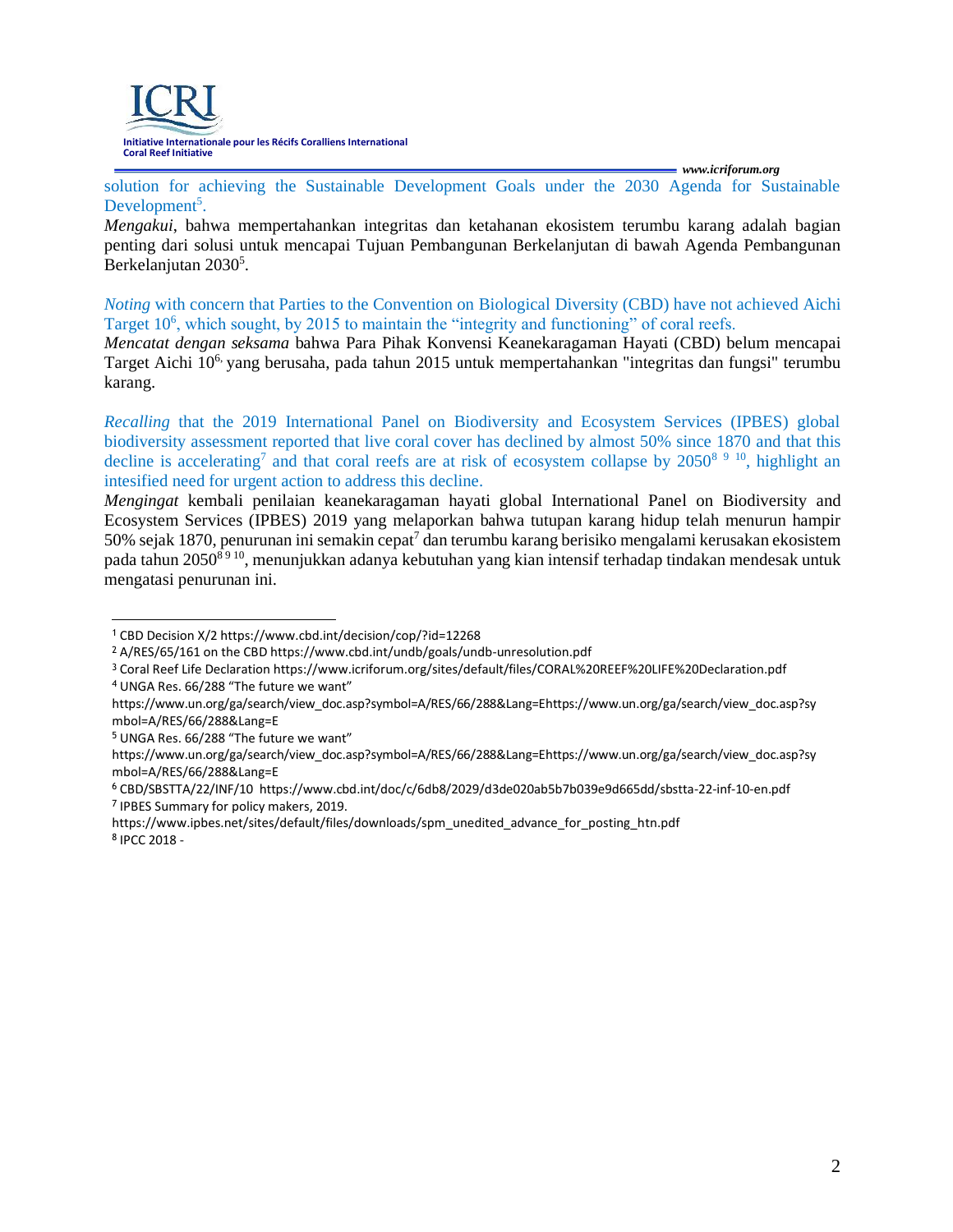**Initiative Internationale pour les Récifs Coralliens International Coral Reef Initiative**

*[www.icriforum.org](http://www.icriforum.org/)*

*Welcoming* the commitment of G7 Environment Ministers to *"continue strengthening the conservation/protection of coral reefs…",<sup>11</sup>*and to promote and contribute to the work and the development of *"a new coral reef target as part of the post-2020 global biodiversity framework"<sup>12</sup> .*

*Menyambut* komitmen Menteri Lingkungan Hidup G7 untuk "*terus memperkuat konservasi/perlindungan terumbu karang.*..",<sup>11</sup> dan untuk mempromosikan dan berkontribusi pada pekerjaan dan pengembangan "target terumbu karang baru sebagai bagian dari kerangka kerja keanekaragaman hayati global pasca-2020"<sup>12</sup> .

*Recalling* the International Coral Reef Initiative (ICRI) decision at its 34<sup>th</sup> ICRI General Meeting that there is an urgent and continued need for action to address coral reef issues in the post-2020 Global Biodiversity Framework.

*Mengingat* keputusan International Coral Reef Initiative (ICRI) pada Rapat Umum ICRI ke-34 bahwa ada kebutuhan mendesak dan berkelanjutan untuk tindakan guna mengatasi masalah terumbu karang dalam Kerangka Kerja Keanekaragaman Hayati Global pasca-2020.

*Recalling also* the on going efforts to address threats to coral reefs including by ICRI and its Global Coral Reef Monitoring Network (GCRMN), Regional Seas Conventions and Action Plans, other relevant coral reef related regional initiatives and National Task Forces.

*Mengingat pula* upaya yang masih berjalan untuk mengatasi ancaman terhadap terumbu karang termasuk oleh ICRI dan Global Coral Reef Monitoring Network (GCRMN), Konvensi Regional Laut dan Rencana Aksi Laut, inisiatif regional terkait terumbu karang lain yang relevan serta Gugus Tugas Nasional.

*Noting* that the Post-2020 Global Biodiversity Framework and any associated monitoring frameworks provide an important opportunity to deliver focused, strategic action to safeguard coral reef ecosystems from further decline and drive progress towards a future of living in harmony with nature.

*Mengetahui* bahwa Kerangka Kerja Keanekaragaman Hayati Global Pasca-2020 dan setiap kerangka kerja pemantauan terkait memberikan kesempatan penting untuk memberikan tindakan strategis yang terfokus untuk menjaga ekosistem terumbu karang dari penurunan lebih lanjut dan mendorong kemajuan menuju masa depan hidup yang selaras dengan alam.

#### **The International Coral Reef Initiative**: **The International Coral Reef Initiative**:

1. Calls upon its members and other relevant stakeholders to ensure, in accordance with the Recommendations made in Annex 1:

Menyeru para anggota dan pemangku kepentingan terkait lainnya untuk memastikan, sesuai dengan Rekomendasi yang dibuat dalam Annex 1:

a. The explicit and prominent recognition of coral reef ecosystems within the text of the Global Biodiversity Framework, as unique, critically threatened ecosystems<sup>13</sup> that make: a disproportionate contribution to ecological, social and economic systems; and that intact, resilient coral reef ecosystems are an important part of the solutions to adapt to climate change and achieve the 2030 Agenda for Sustainable Development.

Pengakuan eksplisit dan penting dari ekosistem terumbu karang dalam teks Kerangka Kerja Keanekaragaman Hayati Global, sebagai ekosistem yang unik dan terancam kritis<sup>13</sup> yang menjadikan: kontribusi yang tidak proporsional terhadap ekologis, sistem sosial dan sistem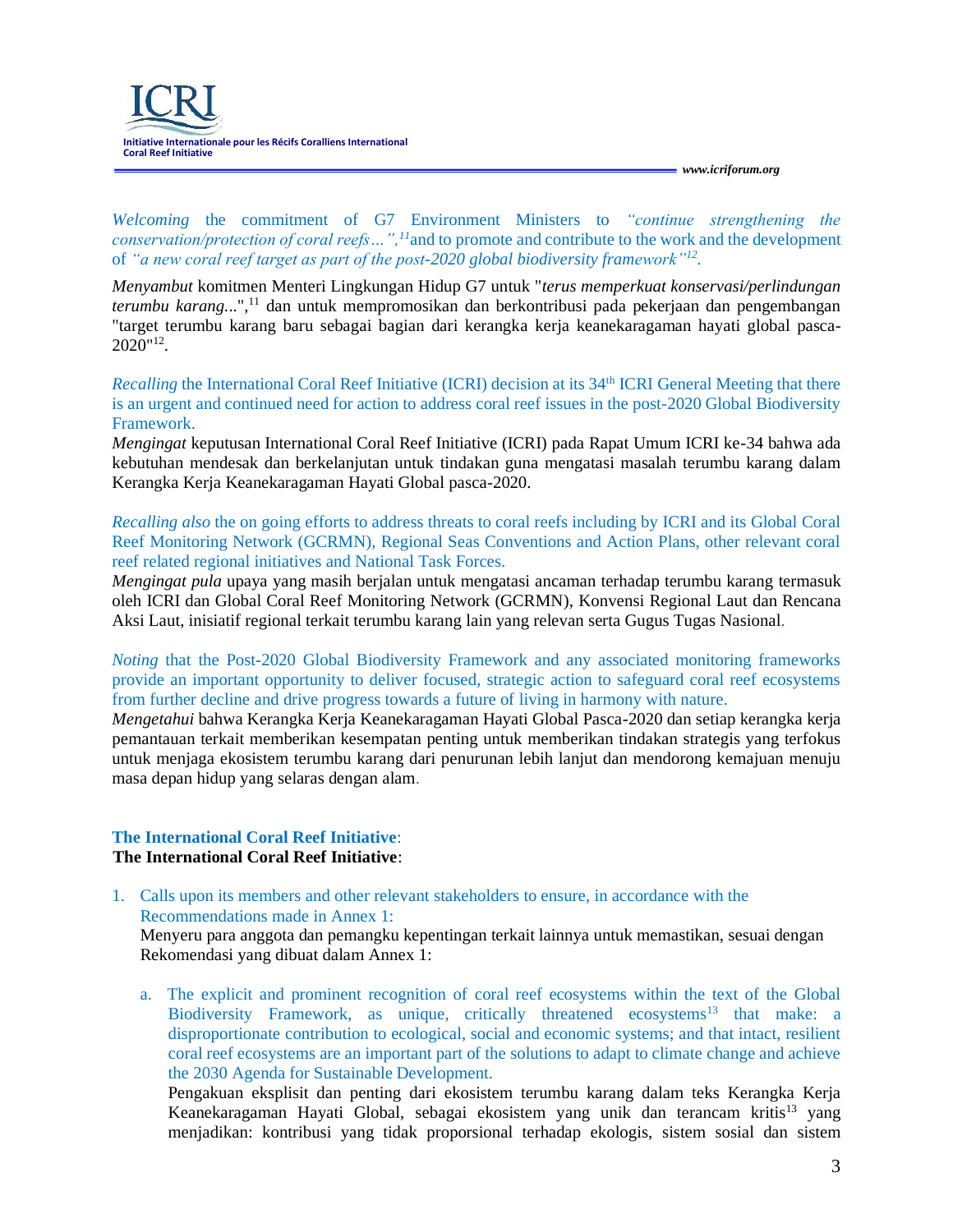

ekonomi; dan bahwa ekosistem terumbu karang yang utuh, dan kuat adalah bagian penting dari solusi untuk beradaptasi dengan perubahan iklim dan mencapai Agenda 2030 untuk Pembangunan Berkelanjutan.

- b. The retention of language concerning the integrity and resilience of ecosystems within the text of the relevant goals and targets, to ensure the continued provision of coral reef ecosystem services. Dipertahankannya penggunaan bahasa mengenai integritas dan ketahanan ekosistem dalam teks tujuan dan target yang relevan, untuk memastikan kelanjutan penyediaan layanan ekosistem terumbu karang.
- c. A balance between simplicity in expression of goals and targets to enable their effective communication, whilst also being SMART, urging immediate and focused actions for particularly vulnerable and important ecosystems such as coral reefs, through relevant language or biome (or ecosystem) specific sub-targets.

Keseimbangan antara kesederhanaan penyampaian tujuan dan target untuk memungkinkan komunikasi yang efektif, sekaligus juga diterapkannya SMART (Specific Measurable Achievable Relevant Time-bound), mendesak dilakukannya tindakan segera dan terfokus untuk ekosistem yang sangat rentan dan penting seperti terumbu karang, menggunakan bahasa yang relevan atau bioma (atau ekosistem) sub-target yang sesuai.

d. The explicit inclusion of relevant coral reef indicators within any monitoring framework, to ensure detection of change in these critical ecosystems that will contribute to measuring progress against the targets and goals of the Global Biodiversity Framework. ICRI believes that if the goals and targets remain generalized, a monitoring framework will be a critical aspect to enable

https:/[/www.ipcc.ch/2018/10/08/summary-for-policymakers-of-ipcc-special-report-on-global-warming-of-1-5c-approved-by](http://www.ipcc.ch/2018/10/08/summary-for-policymakers-of-ipcc-special-report-on-global-warming-of-1-5c-approved-by-)governments/

<sup>11</sup>G7 Environment Ministers' Meeting Communique

<sup>12</sup>G7 Environment Ministers' Meeting – Concrete Initiatives Outcome Document

https:/[/www.elysee.fr/admin/upload/default/0001/04/3151e3f3f9440bbfc5496dbd57f0f0f5864c8051.pdf](http://www.elysee.fr/admin/upload/default/0001/04/3151e3f3f9440bbfc5496dbd57f0f0f5864c8051.pdf)

<sup>9</sup> IPCC, 2019 https:/[/www.ipcc.ch/srocc/](http://www.ipcc.ch/srocc/)

<sup>10</sup>GEO6 https:/[/www.unenvironment.org/resources/global-environment-outlook-6](http://www.unenvironment.org/resources/global-environment-outlook-6)

https:/[/www.elysee.fr/admin/upload/default/0001/04/7d84becef82b656c246fa1b26519567ce3755600.pdf](http://www.elysee.fr/admin/upload/default/0001/04/7d84becef82b656c246fa1b26519567ce3755600.pdf) 

<sup>13</sup>IPCC 2018 - https:/[/www.ipcc.ch/2018/10/08/summary-for-policymakers-of-ipcc-special-report-on-global-warming-of-1-5c](http://www.ipcc.ch/2018/10/08/summary-for-policymakers-of-ipcc-special-report-on-global-warming-of-1-5c-)approved-b y-governments/ and IPCC 2019 https:/[/www.ipcc.ch/srocc/](http://www.ipcc.ch/srocc/)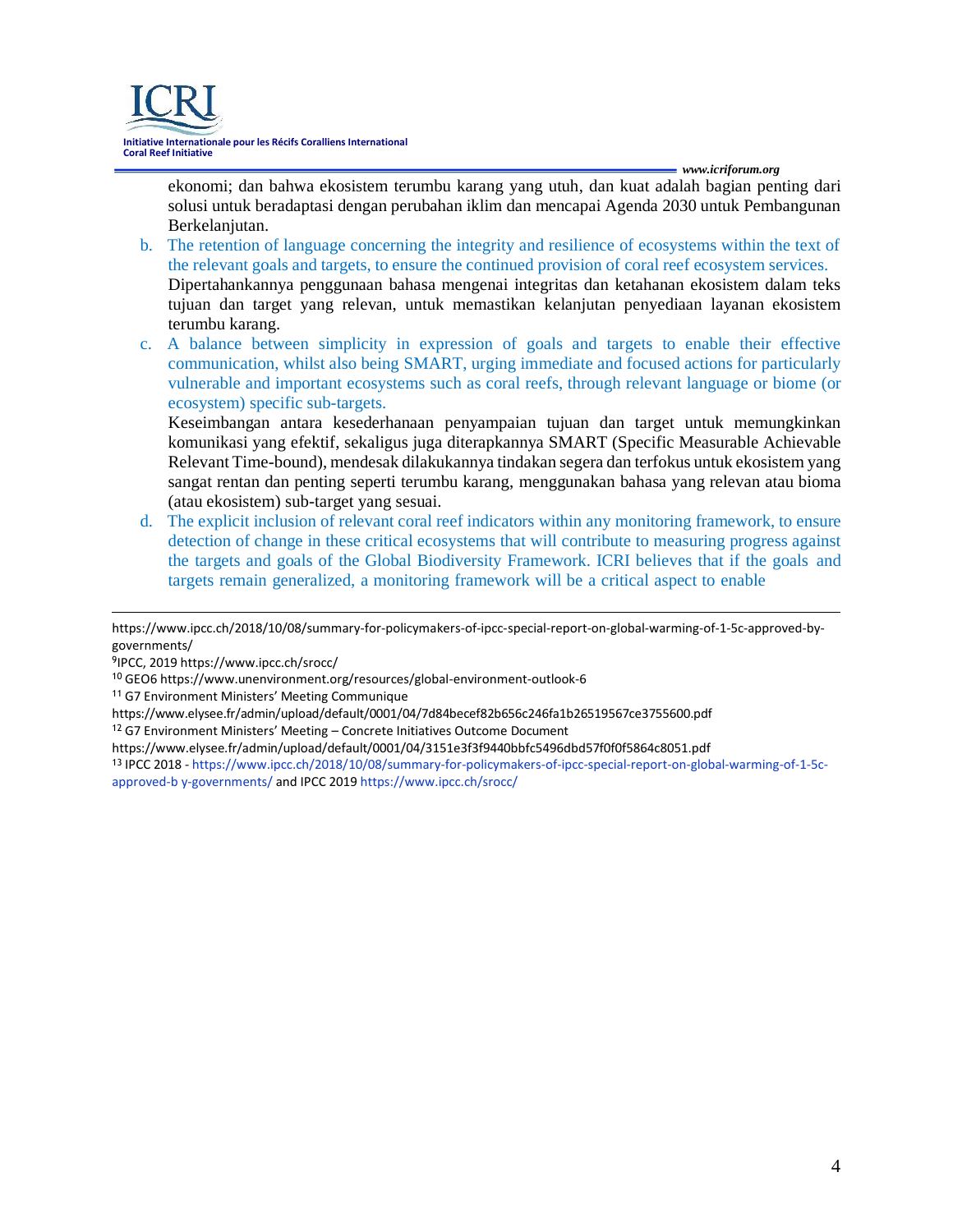specificity of the post-2020 Global Biodiversity Framework. It is essential that existing and potential indicators within ecosystem-specific monitoring frameworks are developed in a way that will allow measurement of target achievement for a number of key ecosystems at local, national and global scales. Coral reefs are flagship ecosystems with an established global monitoring framework, the ICRI Global Coral Reef Monitoring Network that could serve as an implementation model for other ecosystems under the Global Biodiversity Framework. Dimasukkannya indikator terumbu karang yang relevan secara eksplisit dalam kerangka pemantauan manapun untuk memastikan deteksi perubahan ekosistem yang penting ini yang akan berkontribusi dalam mengukur kemajuan yang berlawanan dengan target dan tujuan Kerangka Kerja Keanekaragaman Hayati Global. ICRI percaya bahwa jika tujuan dan target tetap digeneralisasi, kerangka pemantauan akan menjadi aspek penting yang memungkinkan kekhususan Kerangka Kerja Keanekaragaman Hayati Global pasca-2020. Adalah penting bagi indikator yang ada dan yang potensial dalam kerangka kerja pemantauan khusus ekosistem untuk dikembangkan sedemikian rupa sehingga memungkinkan pengukuran pencapaian target untuk sejumlah ekosistem utama pada skala lokal, nasional dan global. Terumbu karang adalah ekosistem unggulan yang telah memiliki kerangka kerja pemantauan global tetap, ICRI Global Coral Reef Monitoring Network dapat berfungsi sebagai model penerapan untuk ekosistem lain di bawah Kerangka Kerja Keankeragaraman Hayati Global.

2. Encourages Members who are also Parties to the Convention on Biological Diversity to reflect these recommendations (including Annex 1) when developing national negotiating positions in advance of the 15thmeeting to the Conference of the Parties of the Convention on Biological Diversity. Mendorong Anggota yang juga merupakan Para Pihak Konvensi Keanekaragaman Hayati untuk mengingat kembali rekomendasi ini (termasuk Annex 1) ketika mengembangkan posisi negosiasi nasional sebelum rapat ke-15 Konferensi Para Pihak Konvensi Keanekaragaman Hayati.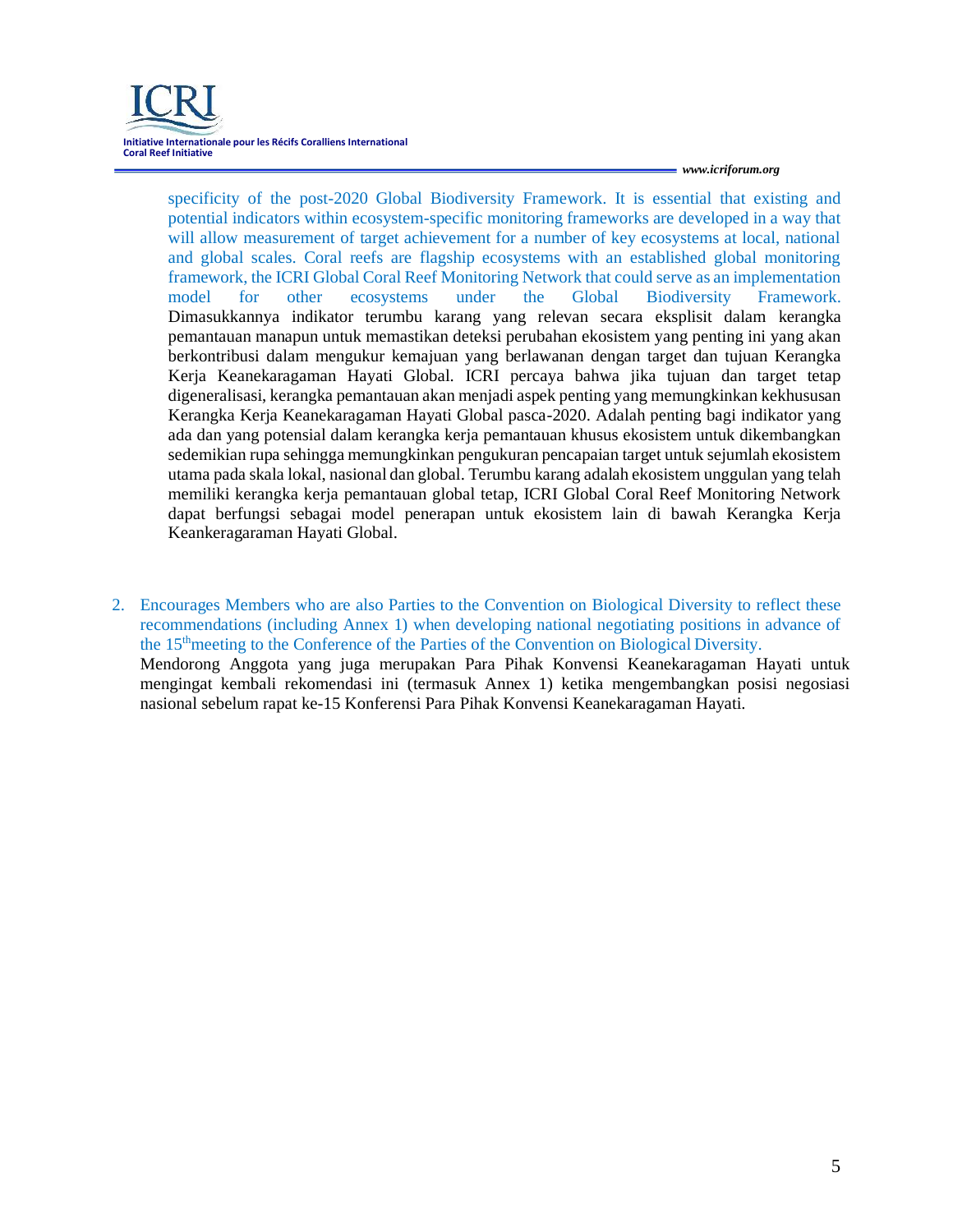#### **Annex 1: Detailed Recommendations relating to the inclusion of coral reef elements in the Global Biodiversity Framework and related monitoring frameworks**

#### **Annex 1: Rekomendasi Terperinci yang berkaitan dengan dimasukkannya elemen terumbu karang dalam Kerangka Kerja Keanekaragaman Hayati Global dan kerangka pemantauan terkait**

The actions set out in the operative paragraphs of this Recommendation can be ensured through the inclusion of the following specific recommendations in the further development of the Global Biodiversity Framework and its monitoring frameworks as set out below.

Tindakan yang ditetapkan dalam paragraf operasi dari Rekomendasi ini dapat dipastikan melalui dimasukkannya rekomendasi khusus berikut dalam pengembangan Kerangka Kerja Keanekaragaman Hayati Global lebih lanjut dan kerangka kerja pemantauannya dijelaskan di bawah ini.

*Note 1: The language of the Goals and Action Targets shown in bold italics is as presented in the Zero Draft of the Global Biodiversity Framework<sup>14</sup> published 13 January 2020. Noting that the wording may differ significantly in subsequent drafts, the recommendations made here may need to be reflected differently to retain their message and relevance.*

*Catatan 1: Bahasa Target dan Target Aksi yang dituliskan dalam format miring tebal seperti yang disajikan dalam Zero Draft Kerangka Kerja Keanekaragaman Global<sup>14</sup> yang diterbitkan pada 13 Januari 2020. Mengetahui bahwa kata-katanya mungkin berbeda secara signifikan dalam draf berikutnya, rekomendasi yang dibuat di sini mungkin perlu direfleksikan secara berbeda untuk mempertahankan pesan dan keterkaitan yang ada.*

*Note 2: Additional details on indicators listed in this document are provided as an addendum "ICRI Recommended coral reef indicators".*

*Catatan 2: Rincian tambahan tentang indikator yang tercantum dalam dokumen ini disediakan sebagai adendum "Indikator terumbu karang yang Direkomendasikan ICRI".*

A: Recommendations relating to the Goals

A: Rekomendasi yang berkaitan dengan Tujuan

Several of the high-level Goals articulated in the zero draft of the Global Biodiversity Framework are relevant to coral reefs. ICRI believes Goal A (§10a) is particularly relevant for the outcomes desired for interventions and strategies relating to coral reefs and associated ecosystems.

Beberapa Tujuan tingkat tinggi yang diartikulasikan dalam *zero draft* Kerangka Kerja Keanekaragaman Hayati Global relevan dengan terumbu karang. ICRI percaya Tujuan A (§10a) sangat relevan untuk hasil yang diinginkan bagi intervensi dan strategi yang berkaitan dengan terumbu karang dan ekosistem terkait.

*Goal A: "No net loss by 2030 in the area and integrity of freshwater, marine and terrestrial ecosystems, and increases of at least [20%] by 2050, ensuring ecosystem resilience" Tujuan A: "Tidak terdapat kerugian net pada tahun 2030 di area dan integritas ekosistem air tawar, kelautan dan terestrial, dan peningkatan setidaknya [20%] sampai dengan tahun 2050, memastikan ketahanan ekosistem"*

**ICRI recommends** the retention of this ecosystem conservation goal as a critical component within the Global Biodiversity Framework. ICRI stresses the importance of keeping this distinct from any long-term goals on conservation of species. Ecosystems are a critical component of biodiversity that any global framework must address and are particularly important at the intersection of the mandate of the CBD and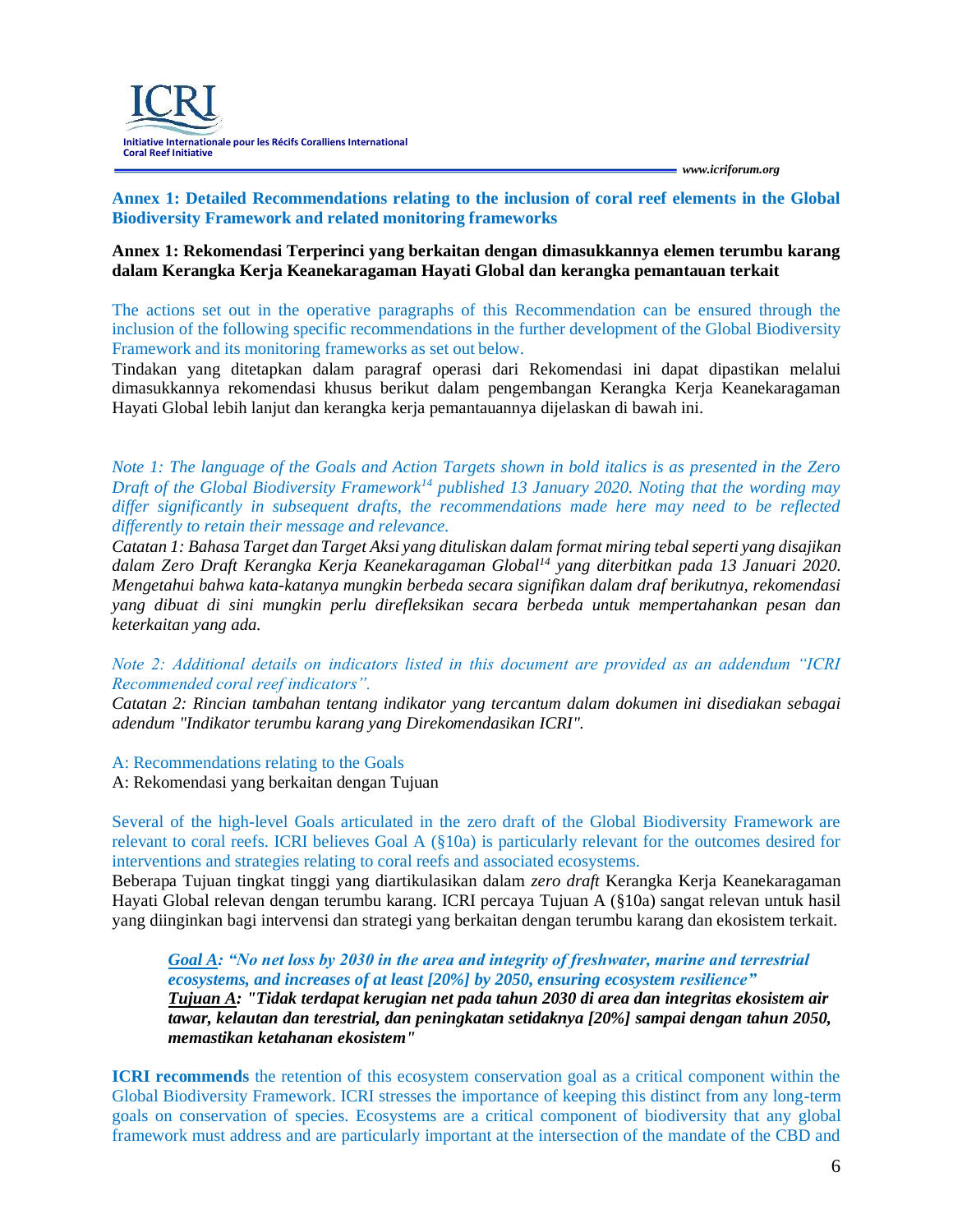

the mandates of other frameworks related to climate and/or sustainable development. The key to the conservation of coral reefs on a global scale is to focus on ecosystem integrity, which is part of with, but goes beyond area-based and species-focused actions.

**ICRI merekomendasikan** dipertahankannya tujuan konservasi ekosistem ini sebagai komponen penting dalam Kerangka Kerja Keanekaragaman Hayati Global. ICRI menekankan pentingnya menjaga perbedaan ini dari segala tujuan jangka panjang konservasi spesies. Ekosistem adalah komponen penting keanekaragaman hayati yang harus ditangani oleh kerangka kerja global mana pun dan sangat penting dalam persilangan antara mandat CBD dan mandat kerangka kerja lain yang terkait dengan iklim dan / atau pembangunan berkelanjutan. Kunci dari konservasi terumbu karang dalam skala global adalah fokus pada integritas ekosistem, yang merupakan bagian dari, namun juga lebih dari sekadar yang berbasis area dan tindakan yang berfokus pada spesies.

**ICRI recommends** that a 2050 timeline is appropriate for the stabilization/recovery of coral reefs (ambitious, yet potentially achievable). However, action is needed *immediately* as an urgent priority in order to achieve such a 2050 goal.

**ICRI merekomendasikan** bahwa lini masa 2050 sesuai untuk stabilisasi/pemulihan terumbu karang (ambisius, namun berpotensi dapat dicapai). Namun demikian, diperlukan tindakan segera sebagai prioritas mendesak untuk mencapai tujuan 2050 tersebut.

**ICRI commends** the inclusion of the references to "integrity" and "resilience" in the text of the ecosystem goal; these concepts are critical for coral reefs to ensure focus on the function of the ecosystem and the delivery of vital ecosystem services over time for both biodiversity and sustainable development;

**ICRI mendukung** inklusifitas dimasukkannya referensi ke "integritas" dan "ketahanan" dalam teks tujuan ekosistem; konsep-konsep ini sangat penting bagi terumbu karang untuk memastikan fokus pada fungsi ekosistem dan penyampaian peran ekosistem yang penting dari waktu ke waktu untuk keanekaragaman hayati dan pembangunan berkelanjutan;

**ICRI recommends** Parties to consider ways to enshrine the importance of particularly vulnerable ecosystems (such as coral reefs and associated ecosystems) in the Global Biodiversity Framework including by:

**ICRI merekomendasikan** Para Pihak untuk mempertimbangkan cara-cara untuk mengabadikan pentingnya ekosistem yang rentan (seperti terumbu karang dan ekosistem terkait) dalam Kerangka Kerangka Keanekaragaman Hayati Global termasuk dengan:

• Explicitly including a reference to critical, vulnerable and/or threatened ecosystems in the language of the goal itself; and Secara eksplisit memasukkan referensi pada ekosistem kritis, rentan dan/atau terancam dalam bahasa tujuan itu sendiri; dan

<sup>14</sup> CBD/WG2020/2/3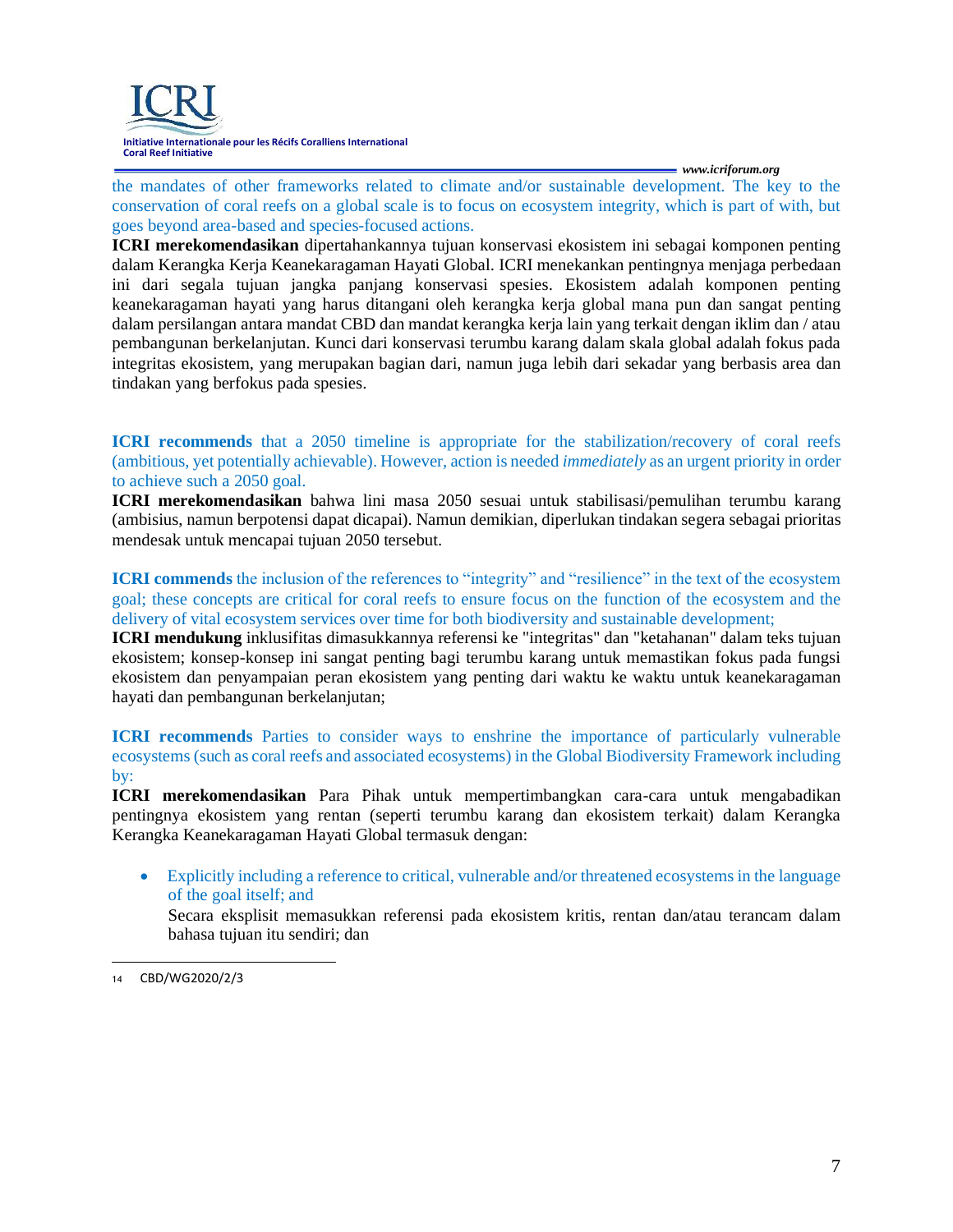**Initiative Internationale pour les Récifs Coralliens International Coral Reef Initiative**

*[www.icriforum.org](http://www.icriforum.org/)*

- Identifying, or developing an inventory of, specific vulnerable and/or threatened ecosystems at the highest possible level in the implementation and monitoring frameworks and ensuring that there are accompanying indicators; and and accompanying indicators; and indicators; and indicators; and indicators; and indicators; and indicators; and indicators; and indicators; and indicators; and indicators; and indicators; Mengidentifikasi, atau mengembangkan inventarisasi pada, ekosistem tertentu yang rentan dan/ atau terancam pada tingkat tertinggi dalam kerangka kerja penerapan dan pemantauan serta memastikan adanya indikator yang menyertai; dan
- Including a reference to critical, vulnerable and/or threatend ecosystems in the guidance from CoP15 to the financial mechanism (the Global Environment Facility). Memasukkan referensi ke ekosistem yang kritis, rentan dan / atau terancam dengan panduan dari CoP15 untuk mekanisme keuangan (Fasilitas Lingkungan Global).

#### **Elements for monitoring frameworks relating to Goal A:**

#### **Elemen untuk kerangka kerja pemantauan yang berkaitan dengan Tujuan A:**

**ICRI supports** the use of "elements" (current terminology) in the draft preliminary monitoring framework to help prioritize the most vulnerable or threatened ecosystems.

**ICRI mendukung** penggunaan "elemen" (terminologi saat ini) dalam draf kerangka kerja pemantauan awal untuk membantu memprioritaskan ekosistem yang paling rentan atau terancam.

**ICRI recommends** that the inclusion of ecosystem-specific indicators is *critical* to ensure that ecosystems, and in particular those identified as vulnerable or threatened (including coral reefs), do not get overlooked during implementation.

**ICRI merekomendasikan** bahwa penyertaan indikator khusus ekosistem yang *sangat penting* untuk memastikan bahwa ekosistem, dan khususnya yang diidentifikasi sebagai rentan atau terancam (termasuk terumbu karang), tidak terlewatkan selama pelaksanaan.

**ICRI acknowledges and welcomes** that several indicators for coral reef ecosystems that are already widely use (e.g. live coral cover) have been included in the draft preliminary monitoring framework.

**ICRI mengakui dan menyambut baik** beberapa indikator ekosistem terumbu karang yang sudah banyak digunakan (misalnya tutupan karang hidup) telah dimasukkan dalam draf kerangka kerja pemantauan awal.

**ICRI notes** that data currently collected at regional and global scales are not sufficient to measure all aspects of coral reef integrity, function and health. ICRI believes it is necessary to collectively identify those indicators that a) have clear links to the goal or target, b) have a basis in peer-reviewed literature, c) are feasible to use at local, national and international scales, and d) can be operationalized within a few years to be part of the monitoring frameworks.

**ICRI mencatat** bahwa data yang dikumpulkan pada skala regional dan global tidak cukup untuk mengukur semua aspek integritas, fungsi dan kesehatan terumbu karang. ICRI percaya bahwa perlu secara kolektif mengidentifikasi indikator-indikator yang a) memiliki keterkaitan yang jelas dengan tujuan atau target, b) memiliki dasar dalam literatur *peer-review*, c) layak untuk digunakan pada skala lokal, nasional dan internasional, dan d) dapat dilaksanakan dalam beberapa tahun untuk menjadi bagian dari kerangka kerja pemantauan.

**ICRI recommends** Parties to adopt additional indicators for the integrity and function of coral reef ecosystems, as described below (for information on readiness and baselines see the Addendum: "ICRI Recommended Coral Reef Indicators"):

**ICRI merekomendasikan** Para Pihak untuk mengadopsi indikator tambahan untuk integritas dan fungsi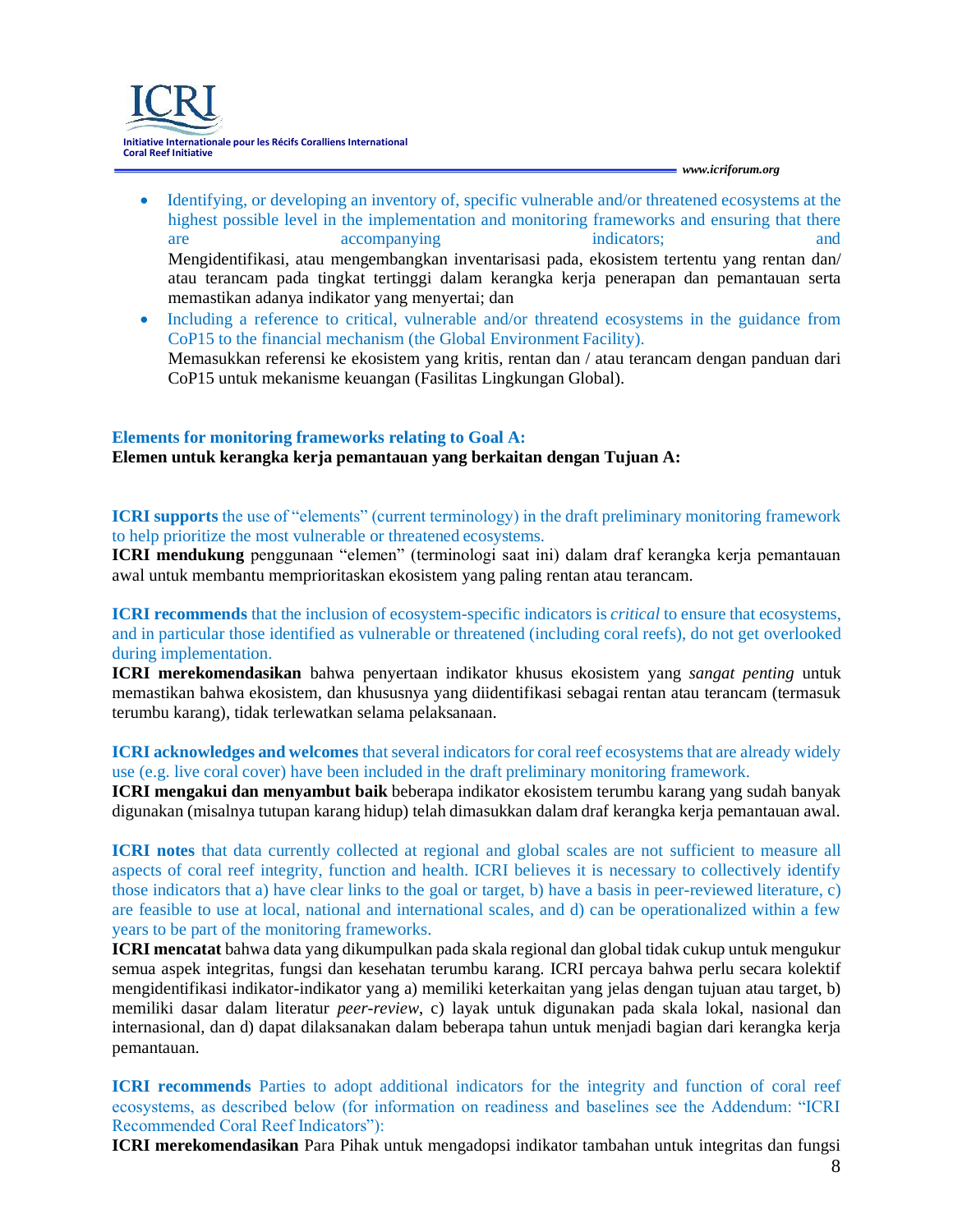

ekosistem terumbu karang, seperti yang dijelaskan di bawah ini (untuk informasi tentang kesiapan dan informasi awal lihat Addendum: "Indikator Terumbu Karang yang Direkomendasikan ICRI"):

- **Live coral cover**: Critical: this is the most basic indicator of coral dominance and to date the most widespread and important coral reef indicator used in national to global policy. **Lapisan karang hidup:** Kritis: ini adalah indikator paling dasar dari dominasi karang dan sampai saat ini merupakan indikator terumbu karang yang paling dikenal luas dan penting digunakan dalam
- kebijakan nasional hingga global. • **Coral Reef Extent**: This is a key metric for understanding the area and changing extent of coral reef ecosystems at national, regional and global levels. **Luasan Terumbu Karang**: Ini adalah metrik kunci untuk memahami kawasan dan perubahan luas ekosistem terumbu karang di tingkat nasional, regional dan global.
- **Fleshy Algae Cover and Cover of key benthic groups**: Fleshy algae are a dominant competitor to corals, their increase and dominance relative to corals indicating decline in coral reef health; algae-dominated reefs are the most likely alternative state for coral reefs. It will be possible to include other key benthic groups using the same data sources

**Tutupan Alga Tebal dan Tutupan kelompok bentik utama:** Alga tebal merupakan kompetitor dominan bagi karang, peningkatan dan dominasinya yang relatif terhadap karang menunjukkan penurunan kesehatan terumbu karang; terumbu yang didominasi alga adalah kondisi alternatif yang paling mungkin untuk terumbu karang. Dimungkinkan untuk menyertakan grup bentik kunci lainnya dengan menggunakan sumber data yang sama

**Fish Abundance and Biomass:** Critical for understanding reef productivity, functioning of food webs and fisheries yield.

**Kelimpahan Ikan dan Biomassa**: Sangat penting untuk memahami produktivitas terumbu, fungsi jaring makanan dan hasil perikanan.

In addition, ICRI advises the development of the following additional indicators to be prioritized as they provide insights into function and integrity. More information on these indicators is presented in the Addendum: "ICRI Recommended Coral Reef Indicators":

Selain itu, ICRI menyarankan agar pengembangan indikator tambahan berikut ini diprioritaskan karena memberikan wawasan tentang fungsi dan integritas. Informasi lebih lanjut tentang indikator ini disajikan dalam Addendum: "Indikator Terumbu Karang yang Direkomendasikan ICRI":

- **Red list of ecosystems (coral reef ecosystems) Daftar merah ekosistem (ekosistem terumbu karang)**
- **Structural complexity of coral reefs Kompleksitas struktur terumbu karang**
- **CATAMI Classification Scheme Skema Klasifikasi CATAMI**
- **Carbonate budgets Anggaran terkait karbonat**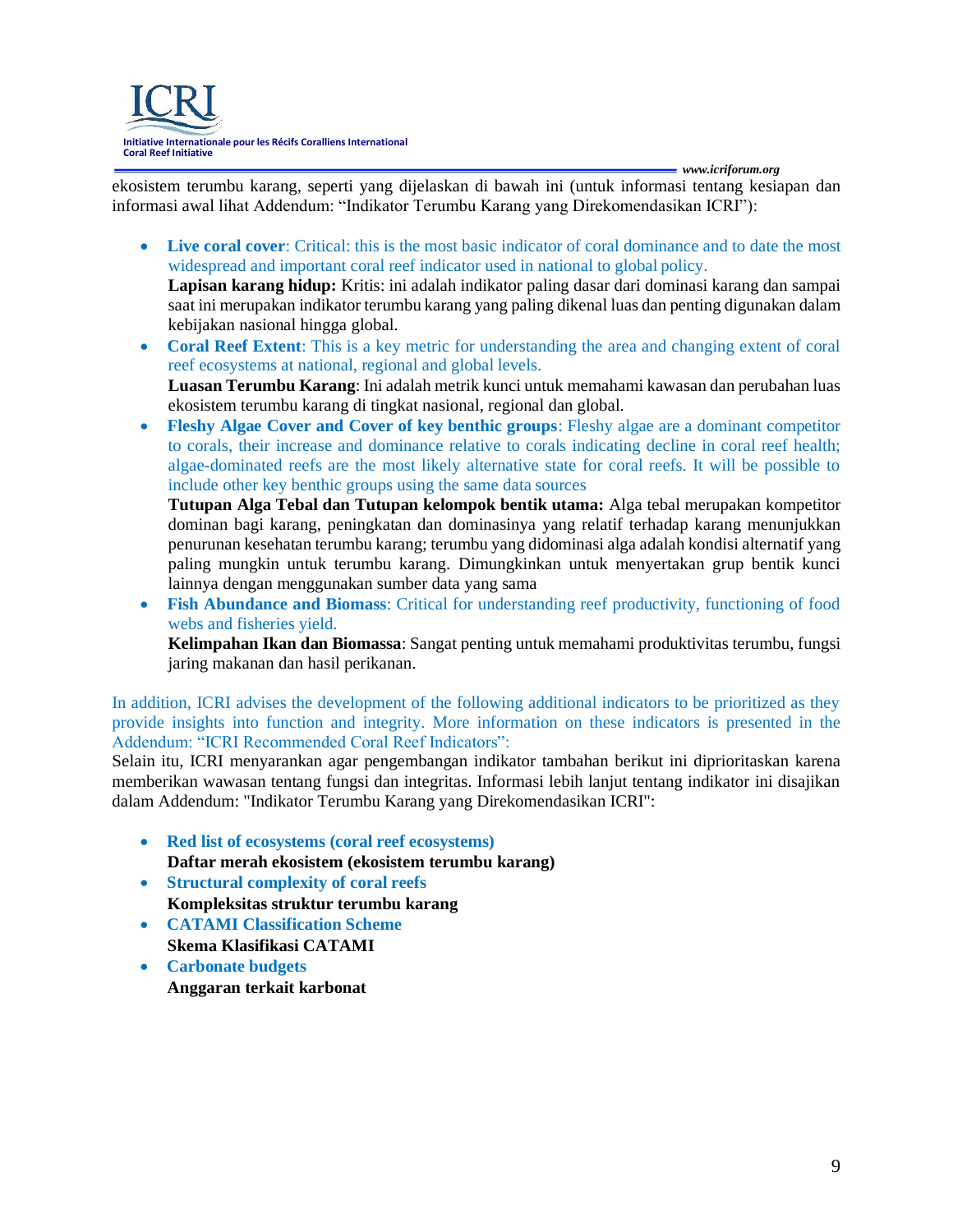

#### B: Recommendations relating to Action Targets

#### B: Rekomendasi terkait Target Aksi

ICRI has identified Action Targets 1, 2, 4, 5, 6, 7, 8 and 11 (as presented in §12a and§12b of the zero draft) as having the most relevance to coral reefs. Specific recommendations relating to the target language and associated monitoring elements are included for Target 1, 2, 4 and 6 as follows.

ICRI telah mengidentifikasi Target Aksi 1, 2, 4, 5, 6, 7, 8 dan 11 (sebagaimana disajikan dalam §12a dan§12b dari *zero draft*) sebagai yang paling relevan dengan terumbu karang. Rekomendasi khusus yang berkaitan dengan bahasa target dan elemen pemantauan terkait disertakan untuk Target 1, 2, 4 dan 6 sebagai berikut.

*Action Target 1: "Retain and restore freshwater, marine and terrestrial ecosystems, increasing by at least [50%] the land and sea area under comprehensive spatial planning addressing land/sea use change, achieving by 2030 a net increase in area, connectivity and integrity and retaining existing intact areas and wilderness".*

*Target Aksi 1: "Mempertahankan dan memulihkan ekosistem air tawar, laut dan terestrial, meningkatkan setidaknya [50%] wilayah darat dan laut di bawah perencanaan tata ruang yang komprehensif, menangani perubahan tata guna lahan/laut, pada tahun 2030 mencapai peningkatan bersih (net) pada wilayah, konektivitas dan integritas, serta juga mempertahankan area utuh dan belantara yang ada".*

**ICRI welcomes** the inclusion of a target for conservation at ecosystem scale, including through interventions highlighted in this target.

**ICRI menyambut baik** dimasukkannya target untuk konservasi pada skala ekosistem, termasuk melalui intervensi yang disorot dalam target ini.

**ICRI commends** the inclusion of the concepts of integrity and intactness in the text of the target as these are important to ensure the continued provision of ecosystem services from coral reef ecosystems.

**ICRI mendukung** dimasukkannya konsep integritas dan keutuhan dalam teks yang menjadi target karena hal ini penting untuk memastikan kelanjutan penyediaan jasa ekosistem dari ekosistem terumbu karang.

**ICRI strongly recommends** that special attention should be paid to critical and vulnerable ecosystems within the supporting or explanatory text of Target 1 including, in particular, those areas or sites that are uniquely important for biodiversity and those that currently have high ecological integrity or intactness.

**ICRI sangat merekomendasikan agar** perhatian khusus diberikan pada ekosistem kritis dan rentan dalam teks pendukung atau penjelasan dari Target 1 termasuk, khususnya, kawasan atau situs yang secara unik penting bagi keanekaragaman hayati dan yang saat ini memiliki integritas atau keutuhan ekologi yang tinggi.

**ICRI notes** the important role that restoration must play but urges that any reference to restoration should be appropriate and achievable within the given timeframe for all ecosystems and perverse incentives for inappropriate restoration, that causes more harm than good, should be avoided.

**ICRI mencatat** pentingnya peran yang harus dicapai oleh restorasi tetapi juga mendesak agar setiap referensi untuk restorasi harus sesuai dan dapat dicapai dalam jangka waktu tertentu untuk semua ekosistem dan memastikan dihindarinya insentif yang merugikan untuk restorasi yang tidak tepat, yang menyebabkan lebih banyak kerusakan daripada kebaikan, yang mana hal ini harus dihindari.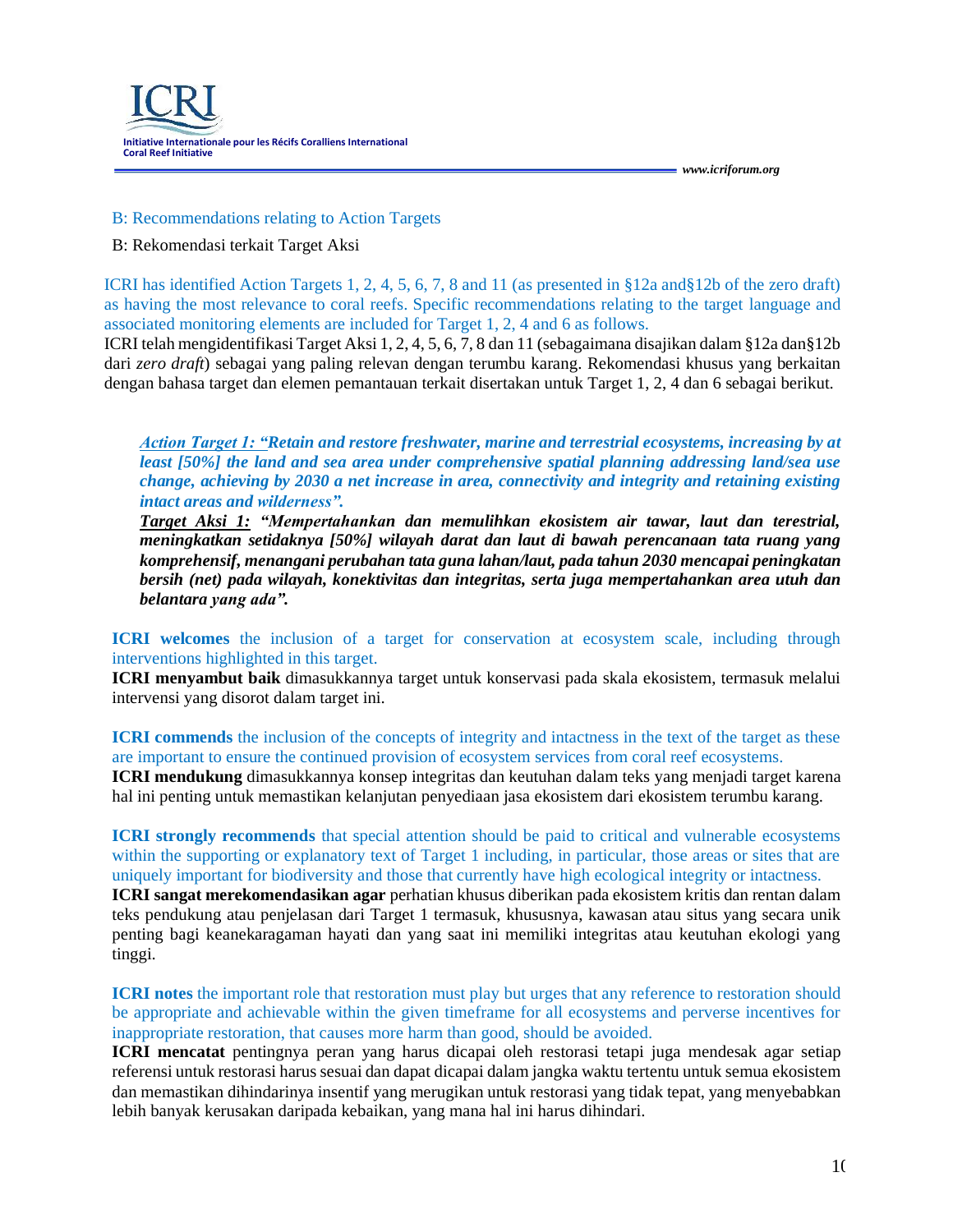#### **Elements for monitoring frameworks relating to Target 1:**

#### **Elemen untuk kerangka kerja pemantauan yang berkaitan dengan Target 1:**

The inclusion of ecosystem specific indicators will be critical to ensure appropriate implementation. ICRI recommends the following indicators to be relevant for Target 1, (more information in the Addendum: "ICRI Recommended Coral Reef Indicators"):

Dimasukkannya indikator khusus ekosistem akan sangat penting untuk memastikan implementasi yang tepat. ICRI merekomendasikan indikator berikut ini agar relevan untuk Target 1, (informasi lebih lanjut terdapat di Addendum: "Indikator Terumbu Karang yang Direkomendasikan ICRI"):

- **Live coral cover**
- **Lapisan karang hidup**
- **Fleshy algae cover and cover of other key benthic groups**
- **Lapisan alga tebal dan lapisan kelompok bentik utama lainnya**
- **Fish abundance and biomass**
- **Kelimpahan ikan dan biomassa**

In addition to these indicators, ICRI advises that it will be necessary to continue development of additional indicators to give further insights into function and integrity including the following:

Selain indikator-indikator ini, ICRI menyarankan bahwa perlu untuk melanjutkan pengembangan indikator tambahan untuk memberikan wawasan lebih jauh tentang fungsi dan integritas termasuk berikut ini:

- **Red list of ecosystems (coral reef ecosystems)**
- **Daftar merah ekosistem (ekosistem terumbu karang)**
- **Hard coral genera richness**
- **Kekayaan genera karang keras**
- **Structural complexity of coral reefs**
- **Kompleksitas struktur terumbu karang**
- **CATAMI Classification Scheme**
- **Skema Klasifikasi CATAMI**
- **Carbonate budgets**
- **Anggaranan terkait karbonat**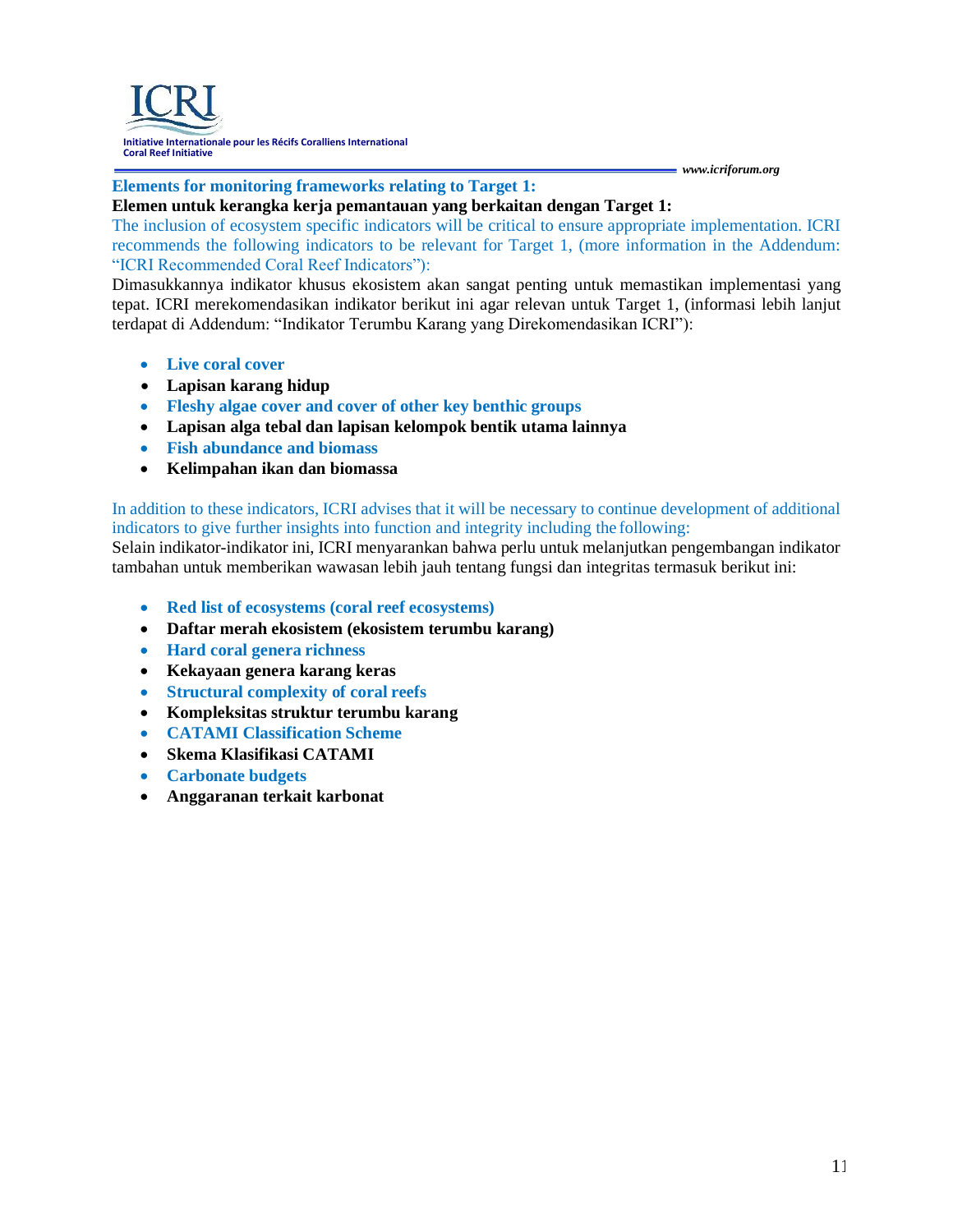

*Action Target 2: "Protect sites of particular importance for biodiversity through protected areas and other effective area-based conservation measures, by 2030 covering at least [60%] of such sites and at least [30%] of land and sea areas with at least [10%] under strict protection."*

*Target Aksi 2: "Melindungi situs yang sangat penting bagi keanekaragaman hayati melalui kawasan lindung dan tindakan konservasi berbasis kawasan efektif lainnya, pada tahun 2030 mencakup setidaknya [60%] dari situs tersebut dan setidaknya [30%] wilayah darat dan laut setidaknya [10%] di bawah perlindungan ketat."*

**ICRI agrees** that area-based conservation measures, including protected areas and other effective areabased conservation measures (OECMs) are some of the key management actions to support the protection and recovery of coral reefs.

**ICRI setuju** bahwa tindakan konservasi berbasis kawasan, termasuk kawasan lindung dan tindakan konservasi berbasis kawasan efektif lainnya (OECM) merupakan bagian dari tindakan pengelolaan kunci untuk mendukung perlindungan dan pemulihan terumbu karang.

**ICRI supports** the view of many Parties at the second meeting of the Open-Ended Working Group that it is critical that this target be revised to include some of the qualitative language, particularly concerning management effectiveness and equity, as expressed in Aichi Target 11 and including the improvement of local ecological knowledge in the community for strengthening adaptive community-based management.

**ICRI mendukung** pandangan banyak Pihak pada pertemuan kedua Kelompok Kerja *Open-Ended* bahwa target ini harus direvisi untuk memasukkan beberapa bahasa kualitatif, terutama mengenai efektivitas dan kesetaraan manajemen, seperti yang dinyatakan dalam Aichi Target 11 dan termasuk peningkatan pengetahuan ekologi lokal di masyarakat untuk memperkuat pengelolaan berbasis masyarakat yang adaptif.

#### **Elements for monitoring frameworks relating to Target 2: Elemen untuk kerangka kerja pemantauan yang berkaitan dengan Target 2:**

**ICRI recommends** the inclusion of the following coral reef ecosystem indicator: **ICRI merekomendasikan** untuk memasukkan indikator ekosistem terumbu karang berikut:

- **[Percentage/ area] of coral reefs included in [effectively managed] MPAs and OECMs:** This is an important and feasible metric that would provide information on the coverage and representativity of coral reefs within protected areas and OECMS. Whilst important, the inclusion of this indicator is not sufficient to provide information on the resilience or integrity of the coral reef ecosystems and indicators recommended under Target 1 are necessary to provide this. Further information about the indicator and associated baseline are provided in the addendum: "ICRI Recommended Coral Reef Indicators".
- **[Persentase / luas] terumbu karang yang termasuk dalam Kawasan Perlindungan Laut (KKL) dan** *Other Effective area-based Conservation Measures* **(OECM) atau Area Selain dari Kawasan Lindung yang Ditetapkan** [yang dikelola secara efektif]: Ini adalah metrik yang penting dan layak yang akan memberikan informasi tentang cakupan dan keterwakilan terumbu karang dalam kawasan lindung dan OECMS. Meskipun penting, penyertaan indikator ini tidak cukup untuk memberikan informasi tentang ketahanan atau integritas ekosistem terumbu karang dan diperlukan indikator yang direkomendasikan di bawah Target 1. Informasi lebih lanjut tentang indikator dan data awal terkait tersedia dalam addendum: "Indikator Terumbu Karang yang Direkomendasikan ICRI".

*Action Target 4: "Reduce by 2030, pollution from excess nutrients, biocides, plastic waste and other*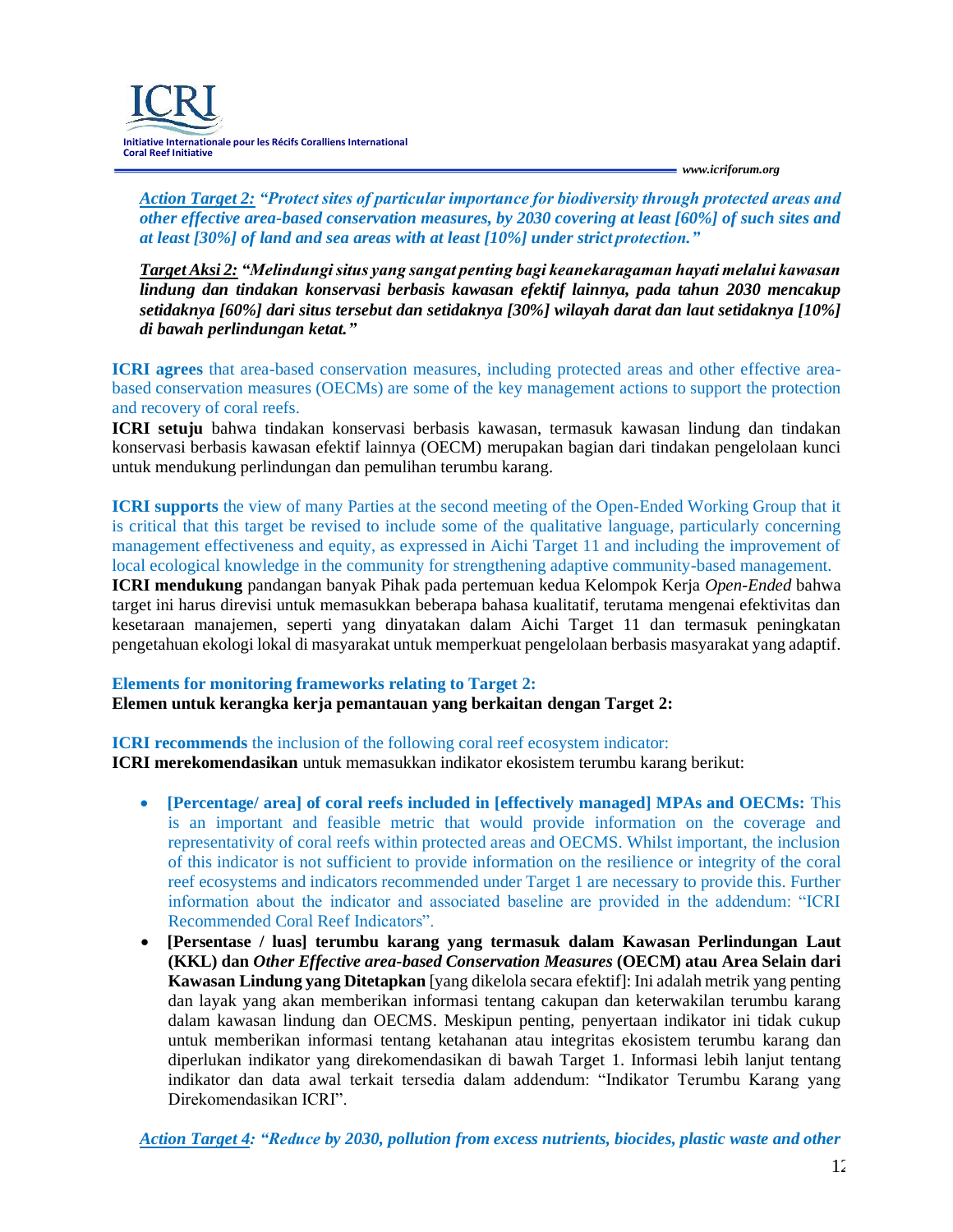**Initiative Internationale pour les Récifs Coralliens International Coral Reef Initiative**

*[www.icriforum.org](http://www.icriforum.org/)*

*sources by at least [50%]". Target Aksi 4: "Mengurangi sampai dengan tahun 2030, polusi dari nutrisi berlebih, biosida, sampah plastik dan sumber lain setidaknya [50%]".*

**ICRI notes** that pollution of many kinds, from both marine and terrestrial sources, is a significant threat to coral reefs. In particular, nutrient pollution from land-based sources is of high concern for many inshore coral reefs.

**ICRI mencatat** bahwa berbagai jenis pencemaran, baik dari sumber laut maupun darat, merupakan ancaman yang signifikan bagi terumbu karang. Secara khusus, pencemaran unsur hara dari sumber-sumber di darat menjadi perhatian tinggi bagi banyak terumbu karang pantai.

#### **Elements for monitoring frameworks relating to Target 4:**

**Elemen untuk kerangka kerja pemantauan yang berkaitan dengan Target 4:**

- **ICRI supports** the inclusion of **the Index of Coastal Eutrophication (ICEP)** as an indicator for Target 4, with the expectation that it might be possible to use it for eutrophication levels on coral reefs in locations with rivers from 2021;
- **ICRI mendukung** dimasukkannya **Index of Coastal Eutrophication (ICEP)** sebagai indikator untuk Target 4, dengan harapan dapat digunakan untuk tingkat eutrofikasi pada terumbu karang di daerah bersungai mulai tahun 2021;
- **ICRI recommends** that the ICEP is further explored and developed to determine whether it could be applied to locations without major rivers, such as some of Small Island Developing States (SIDs) and atoll nations or territories; if feasible, this indicator could be phased in during the GBF decade.
- **ICRI merekomendasikan** agar ICEP dieksplorasi dan dikembangkan lebih lanjut untuk menentukan apakah ICEP dapat diterapkan pada lokasi tanpa sungai besar, seperti beberapa Negara Berkembang Pulau Kecil (SID) dan negara atau teritori atol; jika memungkinkan, indikator ini dapat dilakukan secara bertahap selama dekade GBF.

Additional information including regarding baselines is included in the indicator addendum. Informasi tambahan termasuk mengenai informasi awal disertakan dalam addendum indikator.

*Action Target 6: "Contribute to climate change mitigation and adaptation and disaster risk reduction through nature-based solutions providing by 2030 [about 30%] [at least XXX MT CO2=]*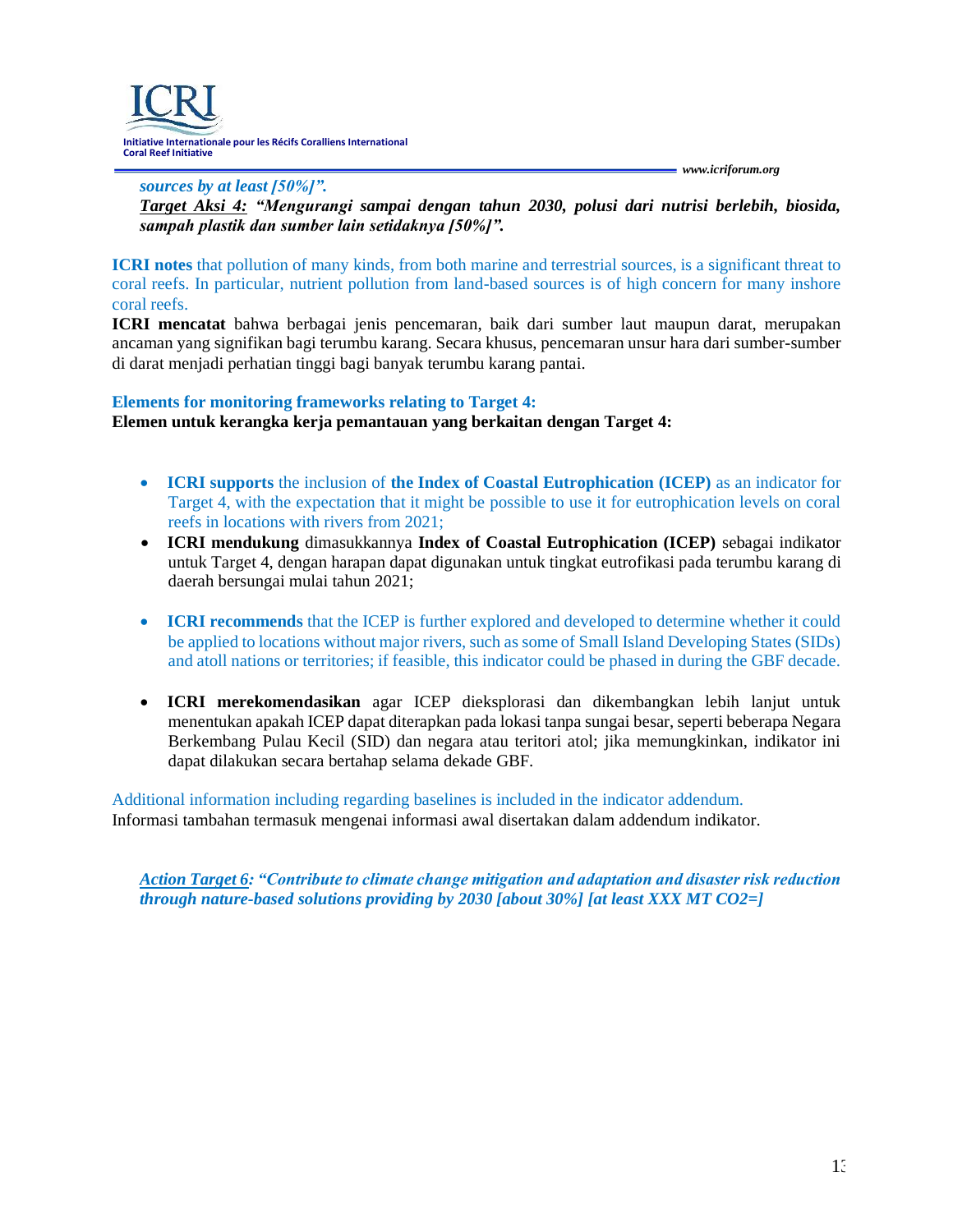**Initiative Internationale pour les Récifs Coralliens International Coral Reef Initiative**

*[www.icriforum.org](http://www.icriforum.org/)*

*of the mitigation effort needed to achieve the goals of the Paris Agreement, complementing stringent emission reductions, and avoiding negative impacts on biodiversity and food security".*

*Target Aksi 6: "Berkontribusi pada mitigasi dan adaptasi perubahan iklim serta pengurangan risiko bencana melalui solusi berbasis alam yang disediakan pada tahun 2030 [sekitar 30%] [setidaknya XXX MT CO2 =] upaya mitigasi yang diperlukan untuk mencapai tujuan Kesepakatan Paris, melengkapi pengurangan emisi yang ketat, dan menghindari dampak negatif terhadap keanekaragaman hayati dan ketahanan pangan".*

**ICRI notes** that coral reefs have been identified as one of 5 key ocean-based ecosystems that can provide climate change adaptation (by creating coastal barriers to waves and storms)<sup>15</sup>. Ensuring the health and functioning of coral reefs is an important nature-based solution for coastal protection and disaster risk reduction including for small islands. Loss of coral reefs could increase risk to life and property for hundreds of millions of people (IPBES, 2019).

**ICRI mencatat** bahwa terumbu karang telah diidentifikasi sebagai salah satu dari 5 ekosistem dasar laut yang dapat memberikan adaptasi perubahan iklim (dengan menciptakan penghalang pantai terhadap gelombang dan badai)15. Memastikan bahwa kesehatan dan fungsi terumbu karang merupakan solusi berbasis alam yang penting untuk solusi berbasis alam terhadap perlindungan pantai dan pengurangan risiko bencana termasuk untuk pulau-pulau kecil. Hilangnya terumbu karang dapat meningkatkan risiko pada kehidupan dan harta benda bagi ratusan juta orang (IPBES, 2019).

## **Elements for monitoring frameworks relating to Target 6: Elemen untuk kerangka pemantauan yang berkaitan dengan Target 6:**

**ICRI commends** the inclusion of the indicator "*Number of people with reduced vulnerability due to NBS (e.g. coastal protection from mangroves, coral reefs)*" under Action Target 6 in the preliminary draft monitoring framework, however notes that this indicator could be difficult to measure. In addition;

**ICRI mendukung** dimasukkannya indikator "*Jumlah orang dengan kerentanan yang berkurang karena NBS* (misalnya perlindungan pantai dari bakau, terumbu karang)" di bawah Target Aksi 6 dalam kerangka kerja pemantauan draf awal, namun harap diingat bahwa indikator ini mungkin sulit untuk diukur. Tambahan;

**ICRI recommends** the indicators listed below and also noted for Goal A and Target 1 are prioritised for development to be able to contribute to a monitoring framework and enable the provision of critical information on integrity and resilience of coral reefs at the ecosystem scale. Further information about the indicator and associated baseline are provided in the addendum.

**ICRI merekomendasikan** indikator-indikator yang tercantum di bawah ini dan juga dicatat dalam Tujuan A dan Target 1 yang diprioritaskan untuk pembangunan agar dapat berkontribusi pada kerangka kerja pemantauan dan memungkinkan penyediaan informasi penting tentang integritas dan ketahanan terumbu karang pada skala ekosistem. Informasi lebih lanjut tentang indikator dan informasi awal terkait tersedia dalam addendum.

- **Cover of key benthic groups Tutupan kelompok bentik kunci**
- **Structural complexity of coral reefs Kompleksitas struktur terumbu karang**
- **Carbonate budgets Anggaran terkait karbonat**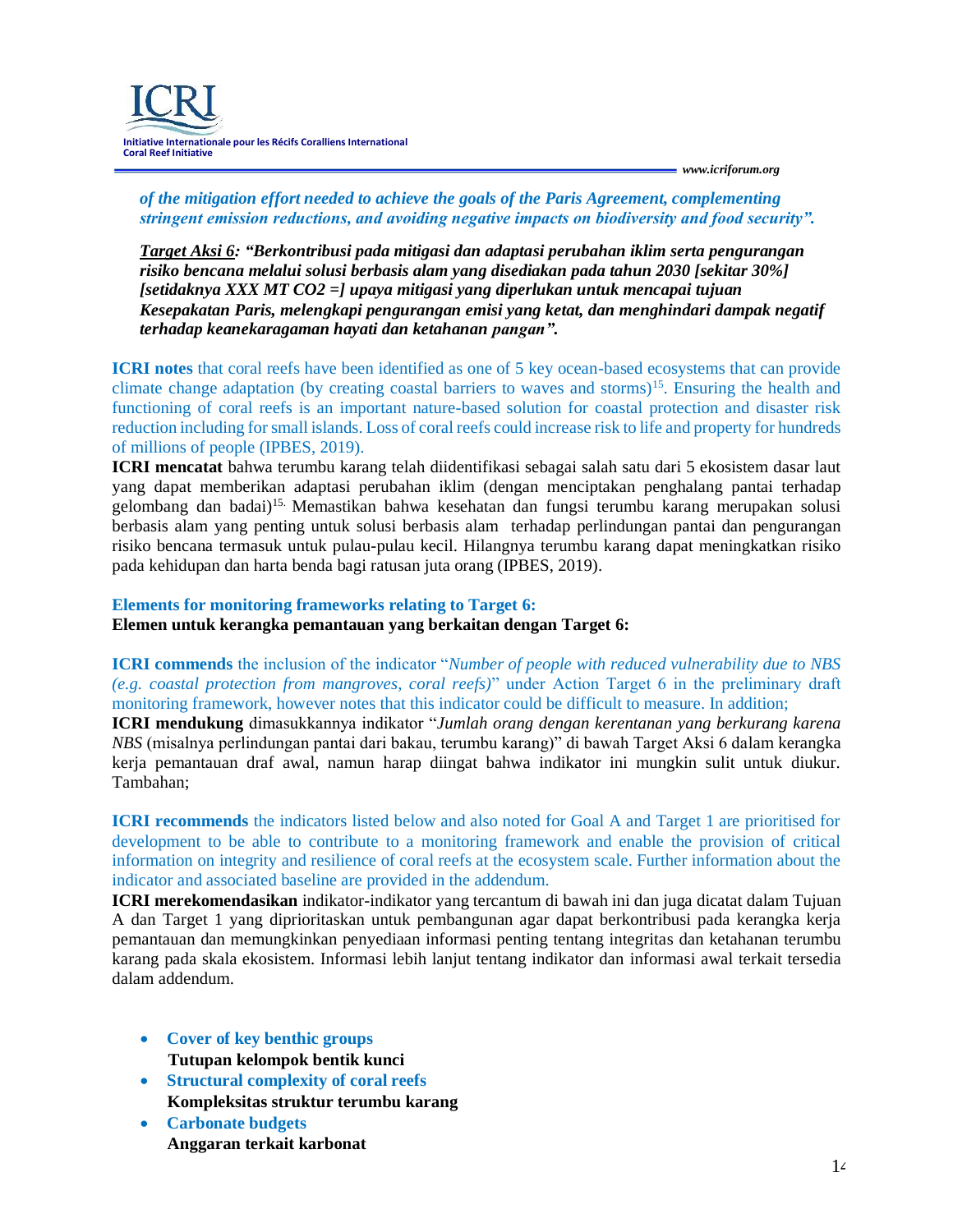**Initiative Internationale pour les Récifs Coralliens International Coral Reef Initiative**

## C. Comment on Implementation mechanisms, capacity and mobilization of resources relating to coral reef elements

C. Komentar tentang Mekanisme Pelaksanaan, kapasitas dan mobilisasi sumber daya yang berkaitan dengan elemen terumbu karang

#### **Resource mobilisation Mobilisasi sumber daya**

Enhanced efforts will be needed to ensure that resource mobilisation and financing mechanisms will benefit coral reefs, including efforts relating to the implementation of monitoring; improved governance mechanisms; implementation of resilience-based management; and undertaking of management interventions with a view to achieving the goals, mission and vision of the Global Biodiversity Framework as they relate to coral reefs.

Upaya yang lebih baik akan diperlukan untuk memastikan bahwa mobilisasi sumber daya dan mekanisme pembiayaan akan menguntungkan terumbu karang, termasuk upaya yang berkaitan dengan pelaksanaan pemantauan; mekanisme tata kelola yang lebih baik; penerapan manajemen berbasis ketahanan; dan melakukan intervensi pengelolaan dengan tujuan untuk mencapai tujuan, misi dan visi Kerangka Keanekaragaman Hayati Global yang berkaitan dengan terumbu karang.

#### **Capacity Kapasitas**

ICRI notes that there are existing mechanisms relating to coral reef actions that should be mobilized to support the implementation of the Global Biodiversity Framework, including through streamlining and coordination to maximize the effectiveness of limited resources. Also, to build on the processes and capacities already in place, for example monitoring and assessment processes for the generation of important coral reef related indicators within any monitoring framework.

ICRI mencatat bahwa ada mekanisme yang terkait dengan tindakan terumbu karang yang harus dimobilisasi untuk mendukung pelaksanaan Kerangka Kerja Keanekaragaman Hayati Global, termasuk melalui perampingan dan koordinasi untuk memaksimalkan efektivitas sumber daya yang terbatas. Selain itu, berguna untuk mengembangkan proses dan kapasitas yang sudah ada, misalnya dalam proses pemantauan dan penilaian untuk menghasilkan indikator penting terkait terumbu karang dalam kerangka pemantauan apa pun.

<sup>15</sup> Hoegh-Guldberg et al., (2019). The ocean as a solution to climate chang[e http://dev](http://dev-/)oceanpanel.pantheonsite.io/sites/default/files/2019-09/19\_HLP\_Report\_Ocean\_Solution\_Climate\_Change\_final.pdf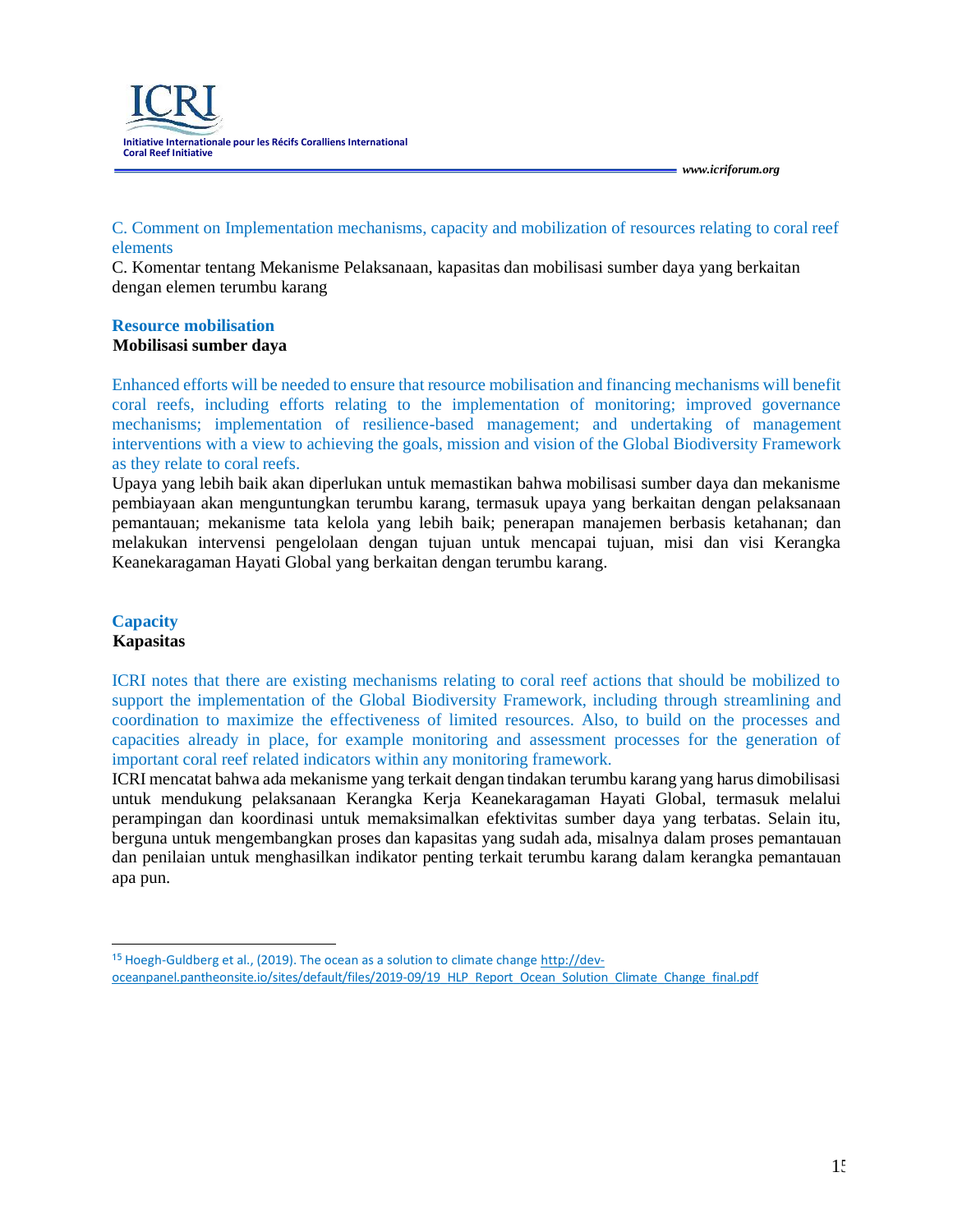

ICRI facilitates extensive work on coral reef monitoring through its role overseeing the Global Coral Reef Monitoring Network  $(GCRMN)^{16}$ , encouraging indicator uptake, developing and promoting best practice and strengthening local and global monitoring capacity and should be a key stakeholder in the implementation of any relevant monitoring frameworks. The GCRMN reports underpin analyses of data that help measure progress towards global targets relating to coral reefs under the Convention for Biological Diversity, Intergovernmental Panel for Biodiversity and Ecosystem Services (IPBES) and other fora and is therefore an important stakeholder in this future implementation as regards coral reef ecosystems towards 2030 Action Targets.

ICRI memfasilitasi kerja ekstensif dalam pemantauan terumbu karang melalui perannya mengawasi Jaringan Pemantauan Terumbu Karang Global (GCRMN)<sup>16,</sup> mendorong penyerapan indikator, mengembangkan dan mempromosikan praktik terbaik dan memperkuat kapasitas pemantauan lokal dan global serta harus menjadi pemangku kepentingan utama dalam penerapan kerangka pemantauan apapun yang relevan. Laporan GCRMN mendukung analisis data yang membantu mengukur kemajuan menuju target global yang berkaitan dengan terumbu karang di bawah Konvensi Keanekaragaman Hayati, Panel Antarpemerintah untuk Layanan Keanekaragaman Hayati dan Ekosistem (IPBES) serta forum lainnya dan oleh karena itu merupakan pemangku kepentingan yang penting dalam implementasi di masa depan terkait dengan ekosistem terumbu karang menuju Target Aksi 2030.

# **Innovation**

#### **Inovasi**

ICRI recommends CBD Parties to ensure that the Global Biodiversity Framework is enabled to take up any outcomes emerging from the rapid progress being made to harness new and emerging technologies including:

ICRI merekomendasikan Pihak CBD untuk memastikan bahwa Kerangka Keanekaragaman Hayati Global mampu mencapai keluaran apa pun yang muncul sebagai hasil dari kemajuan pesat yang memanfaatkan teknologi baru dan yang muncul termasuk diantaranya:

• Developments that will make stepwise and possibly dramatic improvements to coral reef monitoring and facilitate improved policy decisions and management actions within the coming decade<sup>17</sup>. Examples include the increased use of robotics and Artificial Intelligence, highresolution imagery (e.g. the Allen Coral Atlas; underwater robots developed by the Australian Institute of Marine Science).

Pembangunan yang akan membuat langkah bertahap dan memungkinkan perbaikan signifikan pada pemantauan terumbu karang dan memfasilitasi peningkatan keputusan kebijakan dan tindakan pengelolaan dalam dekade mendatang<sup>17</sup>. Contohnya antara lain peningkatan penggunaan robotika dan Kecerdasan Buatan, citra resolusi tinggi (mis. Allen Coral Atlas; robot bawah air yang dikembangkan oleh Institut Ilmu Kelautan Australia).

• Developments in sequencing technologies and increasing the knowledge of the importance of genetic diversity to maintain healthy coral reefs. Perkembangan teknologi yang berkesinambungan dan peningkatan pengetahuan tentang pentingnya keanekaragaman genetik untuk menjaga kesehatan terumbu karang.

<sup>16</sup> gcrmn.net

<sup>&</sup>lt;sup>17</sup> Obura DO, Aeby G, Amornthammarong N, Appeltans W, Bax N, et al. (2019) Coral Reef Monitoring, Reef Assessment Technologies, and Ecosystem-Based Management. Front. Mar. Sci. 6:580. doi: 10.3389/fmars.2019.00580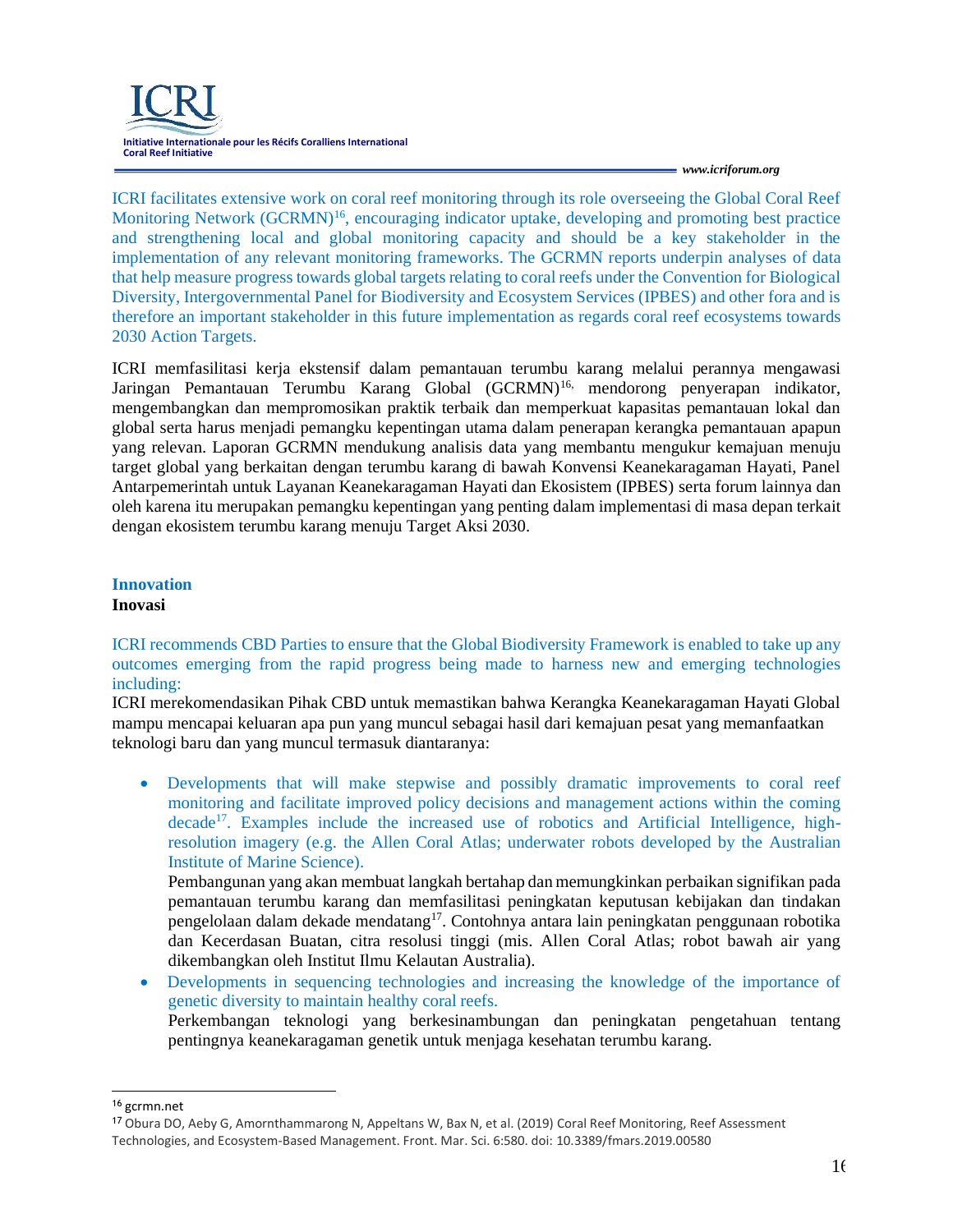

## **Recommendation on the inclusion of coral reefs and related ecosystems within the CBD Post-2020 Global Biodiversity Framework Rekomendasi ICRI untuk memasukkan ekosistem terumbu karang dan ekosistem terkait dalam Kerangka Kerja Keanekaragaman Hayati Global Pasca CBD 2020 Addendum: ICRI Recommended coral reef indicators Addendum: Indikator terumbu karang yang direkomendasikan ICRI**

# *adopted in May 2020*

## *diadopsi pada Mei 2020*

**This document forms a part of the ICRI Recommendation "Inclusion of coral reefs and related ecosystems within the CBD Post-2020 Global Biodiversity Framework".**

**Dokumen ini merupakan bagian dari Rekomendasi ICRI "Penyertaan terumbu karang dan ekosistem terkait dalam Kerangka Kerja Keanekaragaman Hayati Global Pasca-CBD 2020".**

- The indicators recommended are those that are already suitable for use at the global scale.
- Indikator yang direkomendasikan adalah yang sudah sesuai untuk digunakan dalam skala global.
- In addition, selected, prioritised indicators in development are recommended. It is acknowledged that this is not an exhaustive list of available indicators and should be kept under review.
- Selain itu, indikator yang dipilih dan diprioritaskan dalam pengembangan merupakan yang direkomendasikan. Perlu diketahui bahwa ini bukanlah daftar lengkap dari indikator yang tersedia dan harus terus ditinjau.
- Reference to Goals and Targets relates to the structure presented in the Zero Draft of the Global Biodiversity Framework<sup>18</sup> published 13 January 2020.
- Referensi ke Tujuan dan Sasaran berkaitan dengan struktur yang disajikan dalam *Zero Draft* Kerangka Kerja Keanekaragaman Hayati Global<sup>18</sup> yang diterbitkan 13 Januari 2020

Note on Baselines/ Reference years

Catatan tentang Referensi Awal/Referensi tahun

- ICRI proposes to use 2020 as the reference year for measuring changes in area and integrity of coralreefs.
- ICRI mengusulkan untuk menggunakan tahun 2020 sebagai tahun referensi untuk mengukur perubahan luas dan integritas terumbu karang.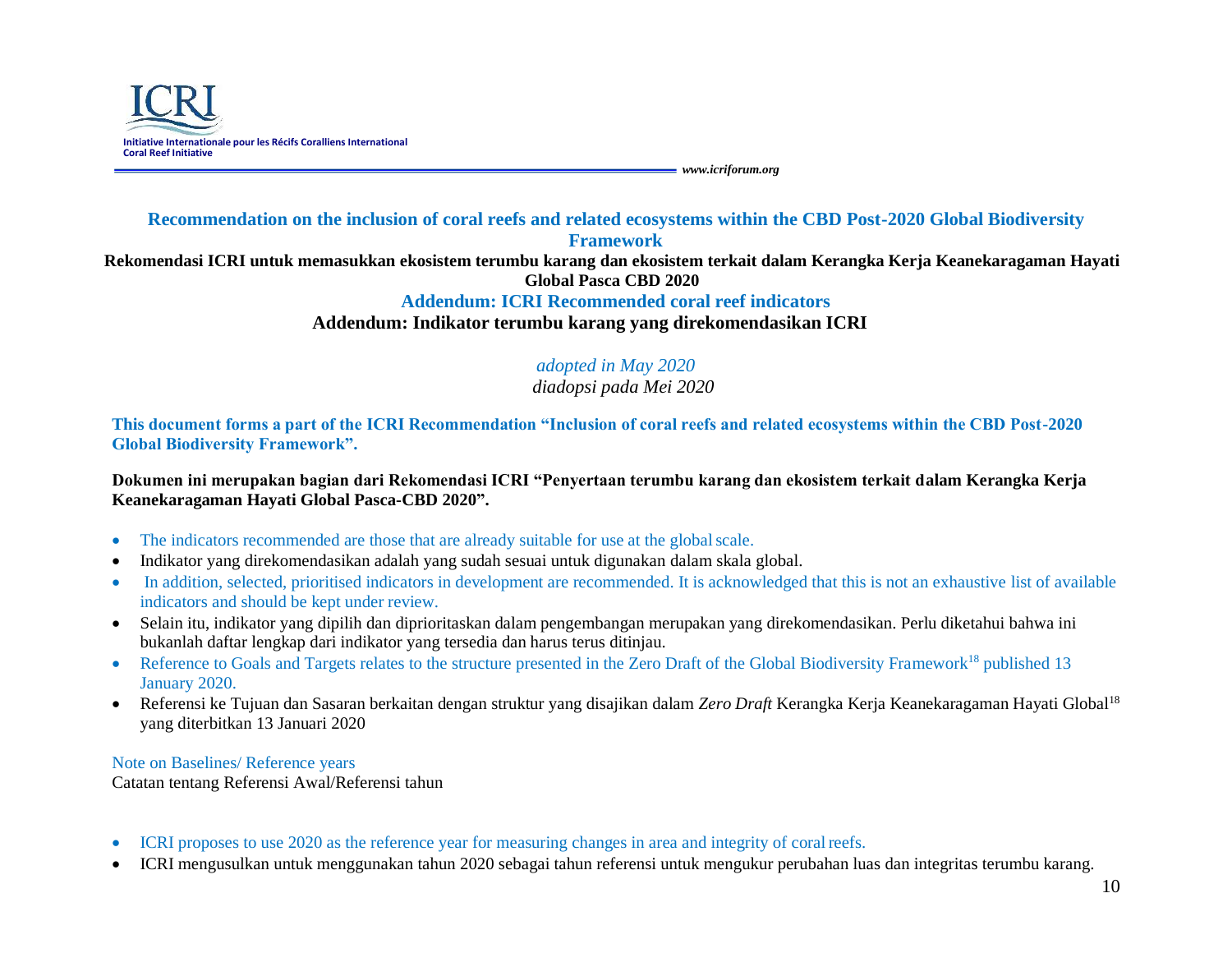

- It is important to note that using a 2020 baseline reference year represents an already altered state, where 50% of reefs have already been lost (IPBES, 2019). However, it will provide the strongest baseline for measuring changes and promoting the 2050 goals of increase in area and integrity closer to less altered states. Whatever date is chosen, there will be the issue of a shifting baseline. This must be acknowledged in how the results are reported.
- Penting untuk dicatat bahwa menggunakan tahun acuan dasar tahun 2020 mewakili keadaan yang sudah berubah, di mana 50% terumbu telah hilang (IPBES, 2019). Meski demikian, inilah informasi awal terkuat guna mengukur perubahan dan mempromosikan tujuan 2050 untuk peningkatan wilayah dan integritas lebih dekat ke negara bagian yang tidak terlalu berubah. Tanggal berapa pun yang dipilih, akan ada kesulitan dalam pergeseran informasi awal. Hal ini harus dijelaskan sebagaimana hasil dilaporkan.

18 CBD/WG2020/2/3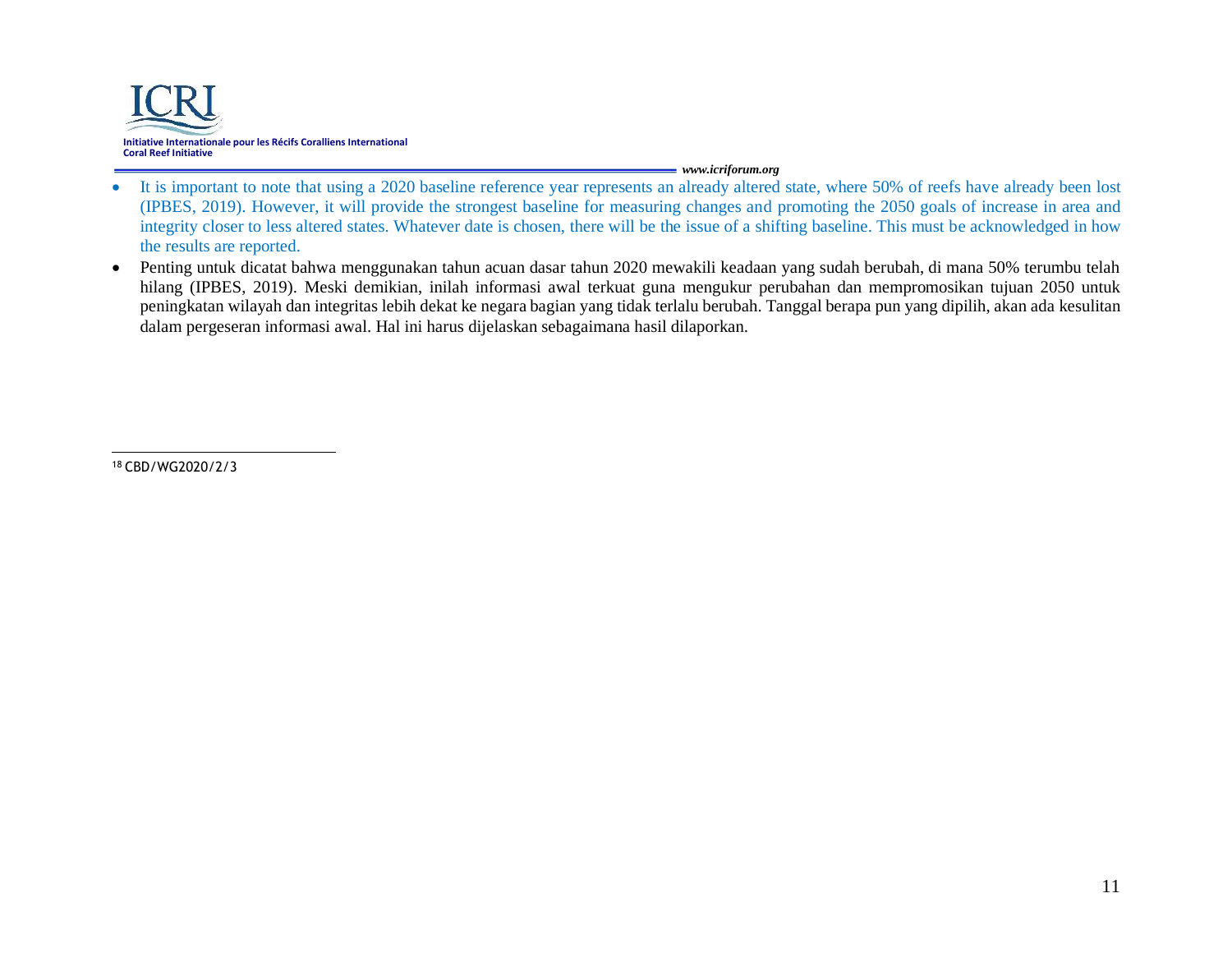

| <b>Indicator</b><br><b>Indikator</b>                                                              | <b>Relevant to</b><br><b>Goal/Target</b><br>Relevan<br>dengan<br>Tujuan/Target | <b>Rationale for ICRI</b><br>recommendation<br>Alasan bagi<br>rekomendasi ICRI                                                                                                                                                                                       | <b>Readiness</b><br>Kesiapan                                                     | <b>Currently included in</b><br><b>Preliminary Draft</b><br><b>Monitoring</b><br><b>Framework?</b><br>Apakah saat ini<br>termasuk dalam<br>Kerangka<br><b>Pemantauan Draf</b><br>Awal? | <b>Baseline/Reference year</b><br><b>Informasi Awal/Tahun</b><br>referensi                                                                                                                                                                                                                                                                                                                                                                                                                                                                                                                                                                                                            |
|---------------------------------------------------------------------------------------------------|--------------------------------------------------------------------------------|----------------------------------------------------------------------------------------------------------------------------------------------------------------------------------------------------------------------------------------------------------------------|----------------------------------------------------------------------------------|----------------------------------------------------------------------------------------------------------------------------------------------------------------------------------------|---------------------------------------------------------------------------------------------------------------------------------------------------------------------------------------------------------------------------------------------------------------------------------------------------------------------------------------------------------------------------------------------------------------------------------------------------------------------------------------------------------------------------------------------------------------------------------------------------------------------------------------------------------------------------------------|
| <b>Coral</b><br><b>Live</b><br><b>Cover</b><br><b>Tutupan</b><br><b>Karang Hidup</b>              | <b>Goal A</b><br>Tujuan A<br>Target 1<br>Target 1                              | Critical: this is the most<br>important coral reef indicator<br>for use in national to global<br>policy<br>Kritis:<br>indikator<br>adalah<br>karang<br>terpenting<br>terumbu<br>untuk<br>dalam<br>digunakan<br>kebijakan nasional<br>hingga<br>global                | Already in<br>use at<br>global scale<br>Sudah digunakan<br>dalam skala global    | Included<br>Termasuk                                                                                                                                                                   | The GCRMN report on the status<br>of coral reefs will be published in<br>2020. This report will provide a<br>global baseline for coral reef<br>condition and give the most up-<br>to-date assessment of quality and<br>coverage of data compared to any<br>earlier baseline date that might be<br>selected.<br>Laporan GCRMN tentang status<br>terumbu<br>karang<br>akan<br>dipublikasikan pada tahun 2020.<br>Laporan ini akan memberikan<br>informasi<br>awal global<br>untuk<br>terumbu<br>kondisi<br>karang<br>dan<br>memberikan penilaian kualitas dan<br>cakupan data paling mutakhir<br>dibandingkan<br>dengan<br>tanggal<br>informasi awal terdahulu yang<br>mungkin dipilih. |
| <b>Reef</b><br><b>Coral</b><br><b>Extent</b><br><b>Tutupan</b><br><b>Terumbu</b><br><b>Karang</b> | <b>Goal A</b><br>Tujuan A                                                      | This is a key metric for<br>understanding the area and<br>changing extent of coral reef<br>ecosystems at national and<br>higher levels<br>Ini adalah metrik kunci untuk<br>memahami<br>kawasan<br>dan<br>ekosistem<br>perubahan<br>luas<br>terumbu karang di tingkat | Already in<br>at<br>use<br>global scale<br>Sudah digunakan<br>dalam skala global | Recommended<br>for<br>inclusion<br>Direkomendasikan<br>untuk disertakan                                                                                                                | Sources of coral reef extent can be<br>determined from a variety of<br>existing data at regional and<br>national scales. Initiatives are<br>underway to develop a global<br>extent layer.<br>Sumber luasan terumbu karang<br>dapat ditentukan dari berbagai<br>data yang ada pada skala regional                                                                                                                                                                                                                                                                                                                                                                                      |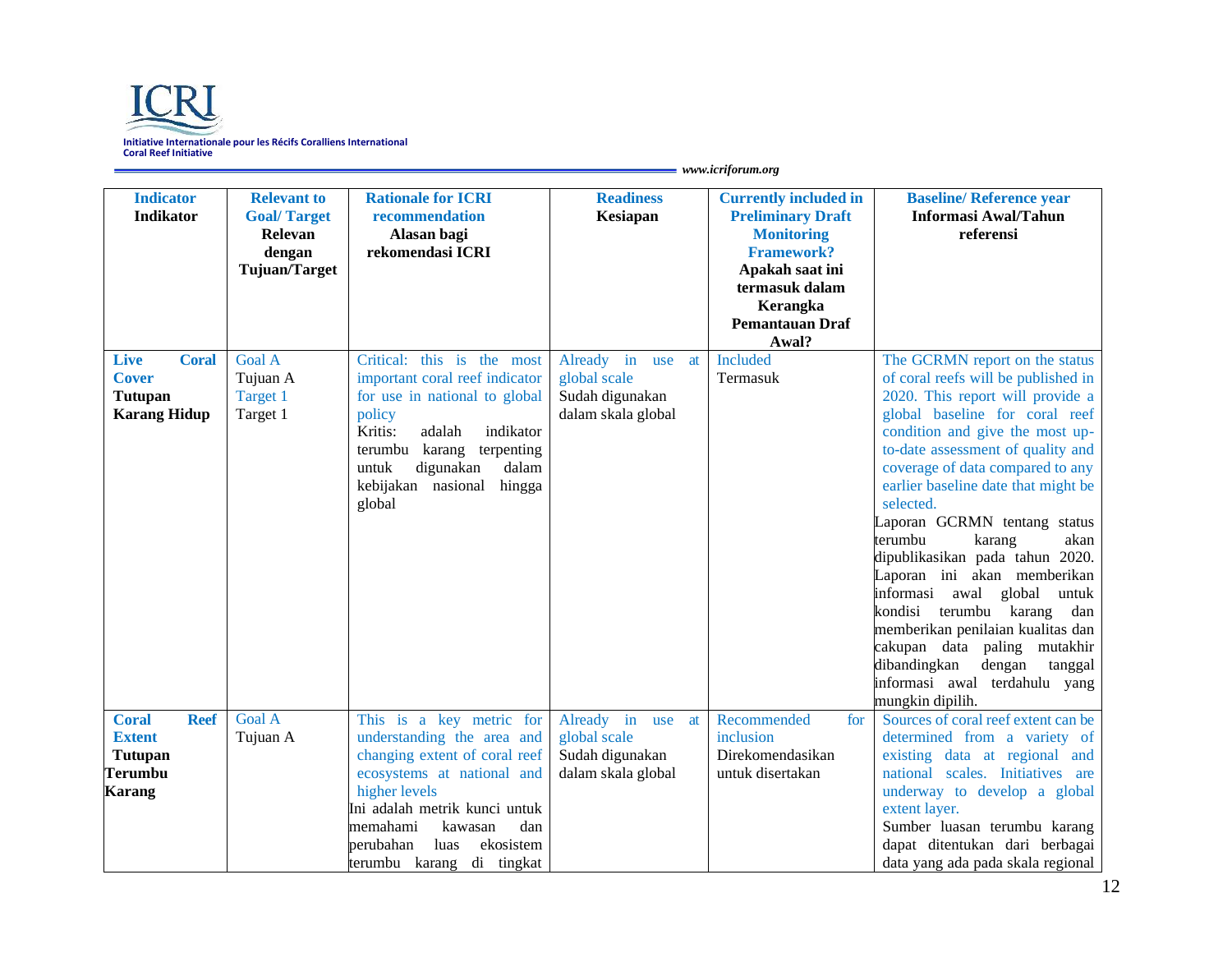

|                                                                                                                                                                          |                                                   | nasional dan yang lebih tinggi                                                                                                                                                                                                                                                                                                                                                                                                                                                                                            |                                                                                                                                                                                                                                                                                                                                                                         | www.icryorum.org                                              | dan nasional. Inisiatif sedang<br>dilakukan untuk mengembangkan<br>lapisan cakupan global. |
|--------------------------------------------------------------------------------------------------------------------------------------------------------------------------|---------------------------------------------------|---------------------------------------------------------------------------------------------------------------------------------------------------------------------------------------------------------------------------------------------------------------------------------------------------------------------------------------------------------------------------------------------------------------------------------------------------------------------------------------------------------------------------|-------------------------------------------------------------------------------------------------------------------------------------------------------------------------------------------------------------------------------------------------------------------------------------------------------------------------------------------------------------------------|---------------------------------------------------------------|--------------------------------------------------------------------------------------------|
| <b>Fleshy Algae</b><br><b>Cover</b><br>and<br>Cover of<br>key<br>benthic groups<br>Tutupan<br>Alga<br>yang<br><b>Tebal</b><br>dan<br>Tutupan<br>kelompok<br>bentik utama | <b>Goal A</b><br>Tujuan A<br>Target 6<br>Target 6 | Fleshy algae are a dominant<br>competitor<br>corals,<br>to<br>indicating decline in coral<br>reef health; algae-dominated<br>reefs are the most likely<br>alternative state for corals.<br>Data on other key benthic<br><i>is</i><br>groups<br>collected<br>simultaneously with coral and<br>algae cover, but with more<br>variable methods (e.g. bare<br>substrate, crustose coralline<br>algae, cyanobacteria, other<br>invertebrates, rubble, sand,<br>seagrass, soft coral). Greater<br>standardization of these will | Already in use. Global<br>analyses possible in<br>the near future with<br>additional<br>standardization<br>of<br>methods and capacity<br>development for use<br>of this indicator in<br>monitoring protocols.<br>Telah digunakan.<br>Analisis global<br>mungkin dilakukan<br>dalam waktu dekat<br>dengan penambahan<br>standardisasi pada<br>metode dan<br>pengembangan | Recommended<br>inclusion<br>Direkomendasikan<br>untuk inklusi | The GCRMN Status report 2020.<br>for<br>Laporan Status GCRMN 2020.                         |
|                                                                                                                                                                          |                                                   | enable<br>more<br>a<br>comprehensive<br>reef<br>health<br><sub>of</sub><br>assessment<br>and                                                                                                                                                                                                                                                                                                                                                                                                                              | kapasitas untuk<br>penggunaan indikator<br>ini dalam pemantauan<br>protokol.                                                                                                                                                                                                                                                                                            |                                                               |                                                                                            |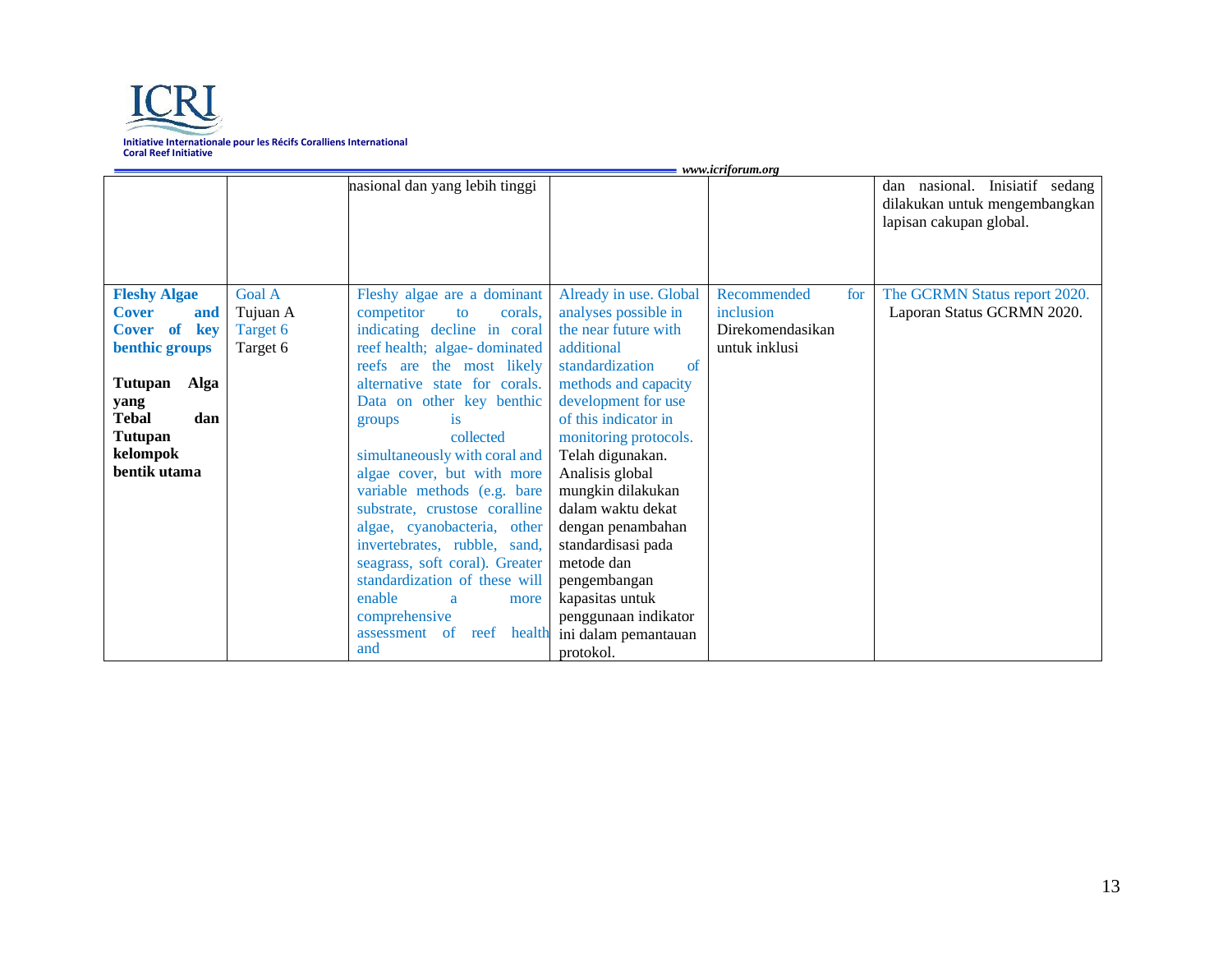

| <b>Fish</b><br><b>Abundance</b><br>and Biomass<br>Kelimpahan<br>Ikan dan | <b>Goal A</b><br>Tujuan<br>A<br>Target 1<br>Target 1 | status.<br>Alga yang tebal merupakan<br>pesaing dominan bagi karang,<br>yang mengindikasikan adanya<br>penurunan kesehatan terumbu<br>karang; terumbu yang didominasi<br>alga adalah keadaan alternatif yang<br>paling mungkin untuk karang.<br>Data tentang kelompok bentik<br>kunci lainnya dikumpulkan secara<br>bersamaan dengan tutupan karang<br>dan alga, tetapi dengan metode<br>yang lebih bervariasi (misalnya<br>substrat telanjang, alga koralin<br>krustosa, cyanobacteria,<br>invertebrata lain, puing-puing,<br>pasir, lamun, karang lunak).<br>Standarisasi yang lebih besar ini<br>akan memungkinkan suatu yang<br>penilaian komprehensif<br>terhadap kesehatan dan status<br>terumbu.<br>Critical for understanding reef<br>productivity, functioning of food<br>webs, potential fisheries yields.<br>Penting<br>untuk<br>memahami<br>produktivitas terumbu, fungsi | In use within many<br>countries and multiple<br>geographies.<br><b>Efforts</b><br>underway<br>are<br>to<br>further standardize and                                                                                            | Recommended<br>for<br>inclusion and further<br>development<br>Direkomendasikan<br>untuk dimasukkan dan | At present, data on fish biomass is<br>being collected and reported on by<br>many different agencies and<br>organizations, at varied levels.<br>There are persistent challenges in                                                                                                                                                                                                                                                         |  |  |
|--------------------------------------------------------------------------|------------------------------------------------------|---------------------------------------------------------------------------------------------------------------------------------------------------------------------------------------------------------------------------------------------------------------------------------------------------------------------------------------------------------------------------------------------------------------------------------------------------------------------------------------------------------------------------------------------------------------------------------------------------------------------------------------------------------------------------------------------------------------------------------------------------------------------------------------------------------------------------------------------------------------------------------------|-------------------------------------------------------------------------------------------------------------------------------------------------------------------------------------------------------------------------------|--------------------------------------------------------------------------------------------------------|--------------------------------------------------------------------------------------------------------------------------------------------------------------------------------------------------------------------------------------------------------------------------------------------------------------------------------------------------------------------------------------------------------------------------------------------|--|--|
| <b>Biomasa</b>                                                           |                                                      | jaring makanan, potensi hasil<br>perikanan.                                                                                                                                                                                                                                                                                                                                                                                                                                                                                                                                                                                                                                                                                                                                                                                                                                           | collect data for global<br>analyses.<br>Digunakan di banyak<br>negara dan berbagai<br>geografi.<br>Upaya<br>dilakukan<br>sedang<br>untuk<br>lebih<br>menstandarisasi<br>dan<br>mengumpulkan<br>data<br>untuk analisis global. | dikembangkan<br>lebih<br>lanjut                                                                        | aggregating these for a global<br>assessment. This is an important<br>indicator and work needs to be<br>accelerated to overcome current<br>challenges.<br>Saat ini, data tentang biomassa<br>ikan dikumpulkan dan dilaporkan<br>oleh<br>banyak lembaga<br>dan<br>organisasi yang berbeda, di<br>berbagai tingkat. Ada tantangan<br>terus-menerus<br>dalam<br>yang<br>pengumpulan data untuk kajian<br>global ini. Hal ini adalah indikator |  |  |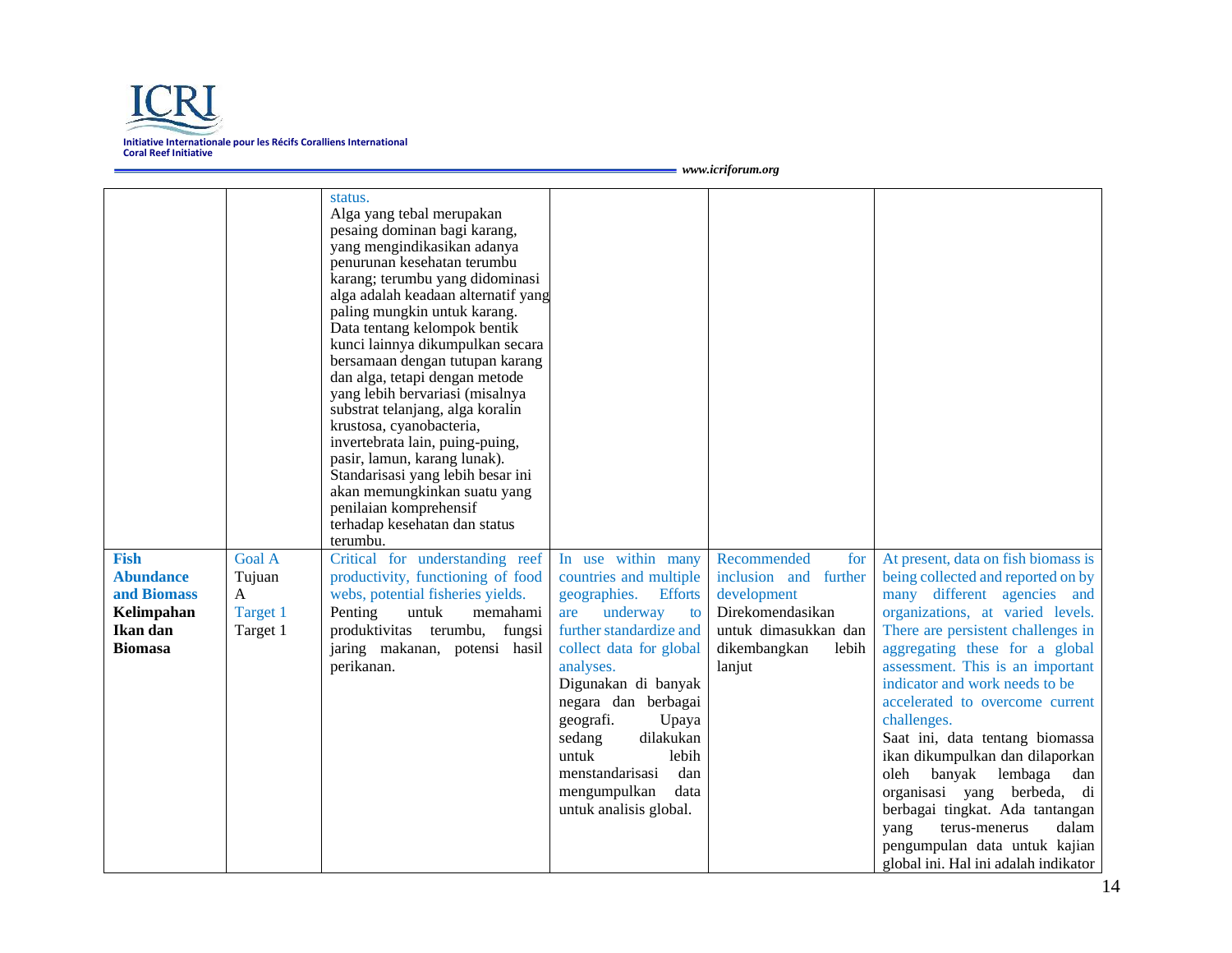

|                                                                                                                                                                                                                                                                                                                                                 | $=$ www.icriforum.org |                                                                                                                                                                                            |                                   |                                                                         |                                                                                                                                 |  |
|-------------------------------------------------------------------------------------------------------------------------------------------------------------------------------------------------------------------------------------------------------------------------------------------------------------------------------------------------|-----------------------|--------------------------------------------------------------------------------------------------------------------------------------------------------------------------------------------|-----------------------------------|-------------------------------------------------------------------------|---------------------------------------------------------------------------------------------------------------------------------|--|
|                                                                                                                                                                                                                                                                                                                                                 |                       |                                                                                                                                                                                            |                                   |                                                                         | penting dan memerlukan tindakan<br>yang lebih baik untuk mengatasi<br>tantangan-tantangan saat ini.                             |  |
| [Percentage/<br>area] of coral<br>reefs included<br>in [effectively<br>managed]<br><b>MPAs</b><br>and<br><b>OECMs</b>                                                                                                                                                                                                                           | Target 2<br>Target 2  | Recommended as a measure of<br>representativity of coral reefs as a<br>key ecosystems.<br>Direkomendasikan<br>sebagai<br>ukuran keterwakilan<br>terumbu<br>karang sebagai ekosistem kunci. | Already in use<br>Telah digunakan | Recommended<br>for<br>inclusion<br>Direkomendasikan<br>untuk disertakan | Determined<br>the<br>World<br>from<br>Database on Protected Areas.<br>Ditentukan dari Database Dunia<br>tentang Kawasan Lindung |  |
| [Persentase<br>luas]<br>terumbu<br>karang<br>yang<br>termasuk dalam<br><b>Kawasan</b><br>Perlindungan<br>(KKL)<br>Laut<br><b>Other</b><br>dan<br><b>Effective area-</b><br>based<br><b>Conservation</b><br><b>Measures</b><br>(OECM) atau<br>area selain dari<br>kawasan<br>lindung<br>yang<br>ditetapkan<br>[yang dikelola<br>secara efektif]: |                       |                                                                                                                                                                                            |                                   |                                                                         |                                                                                                                                 |  |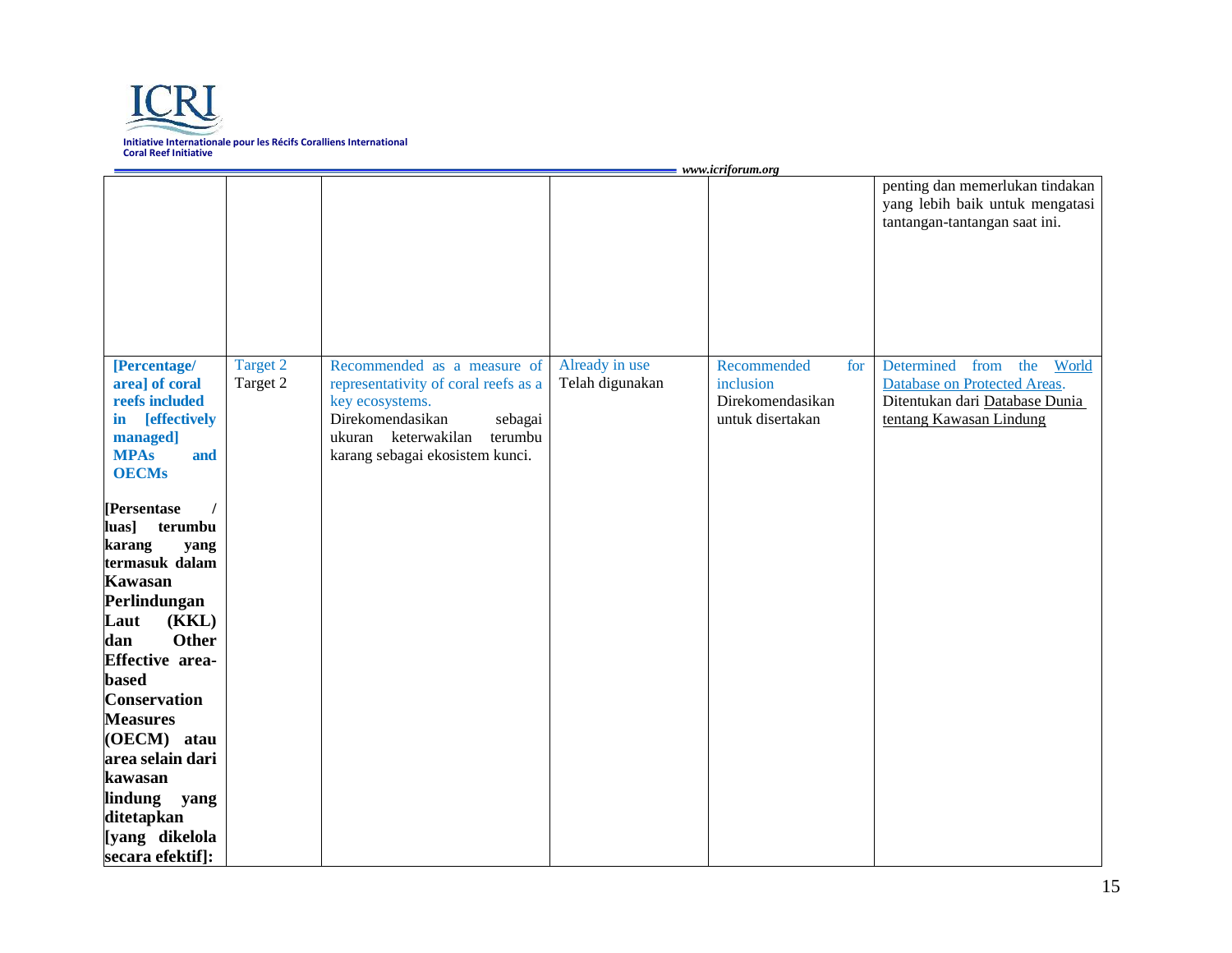

|                           |          | $=$ www.icriforum.org                   |                          |                                 |                                                                         |  |
|---------------------------|----------|-----------------------------------------|--------------------------|---------------------------------|-------------------------------------------------------------------------|--|
| <b>Index</b><br><b>of</b> | Target 4 | Recommended to ensure that              | Already in use (SDG      | <b>ICRI</b><br>Included,<br>and | The ICEP is a new methodology                                           |  |
| coastal                   | Target 4 | information on key pollution            | indicator $14.1.1$ ) but | supports this as a useful       | that is not yet being used globally,                                    |  |
| eutrophication            |          | pressures on reefs and changes in       | would need<br>some       | coral reef<br>related           | and so there is no current baseline.                                    |  |
|                           |          | pressure levels are measured. The       | adaptation for use in    | indicator                       | In the interim, for SDG Target                                          |  |
| <b>Indeks</b>             |          | <b>ICEP</b> methodology is based on the | coral reef areas with    | Termasuk, dan ICRI              | 14.1, chlorophyll-a                                                     |  |
| eutrofikasi               |          | collection of water samples from        | no rivers. This could    | mendukung ini sebagai           | concentration                                                           |  |
| pantai                    |          | rivers as they reach a coastline.       | be possible by 2021      | indikator<br>bermanfaat         | (surface waters) is to be used as a                                     |  |
|                           |          | Further studies would be needed         | Telah<br>digunakan       | terkait terumbu karang.         | indicator<br>for<br>proxy                                               |  |
|                           |          | to determine whether the ICEP           | <b>SDG</b><br>(indikator |                                 | eutrophication. This is already                                         |  |
|                           |          | could be used for coral reef            | 14.1.1) tetapi<br>akan   |                                 | used<br>as an<br>indicator for                                          |  |
|                           |          | nations or territories without          | membutuhkan              |                                 | eutrophication in some regions                                          |  |
|                           |          | major rivers.                           | adaptasi<br>untuk        |                                 | and is measured using remote                                            |  |
|                           |          |                                         | digunakan di kawasan     |                                 | sensing. Further work would be                                          |  |
|                           |          | Disarankan untuk memastikan             | terumbu karang tanpa     |                                 | needed to determine whether this                                        |  |
|                           |          | bahwa informasi tentang tekanan         | sungai. Hal ini bisa     |                                 | would be useful in the case of                                          |  |
|                           |          | polusi utama pada terumbu karang        | dimungkinkan terjadi     |                                 | coral reefs.                                                            |  |
|                           |          | dan perubahan tingkat tekanan           | pada tahun 2021.         |                                 |                                                                         |  |
|                           |          | diukur.<br>Metodologi<br><b>ICEP</b>    |                          |                                 | adalah metodologi baru<br>ICEP                                          |  |
|                           |          | didasarkan pada pengumpulan             |                          |                                 | belum digunakan secara<br>vang                                          |  |
|                           |          | sampel air dari sungai saat             |                          |                                 | global, sehingga tidak ada data                                         |  |
|                           |          | mencapai garis pantai. Studi lebih      |                          |                                 | awal saat ini. Sementara itu, untuk                                     |  |
|                           |          | lanjut akan diperlukan untuk            |                          |                                 | Target SDG 14.1, klorofil-a                                             |  |
|                           |          | menentukan apakah ICEP dapat            |                          |                                 | konsentrasi (surface waters) akan                                       |  |
|                           |          | digunakan<br>di<br>negara-negara        |                          |                                 | digunakan<br>sebagai<br>indikator<br>proxy untuk eutrofikasi. Klorofil- |  |
|                           |          | dengan terumbu karang atau              |                          |                                 | a sudah<br>digunakan sebagai                                            |  |
|                           |          | wilayah yang<br>tidak terdapat          |                          |                                 | indikator<br>untuk eutroksi di                                          |  |
|                           |          | sungai besar.                           |                          |                                 | beberapa wilayah dan diukur                                             |  |
|                           |          |                                         |                          |                                 | menggunakan penginderaan jauh.                                          |  |
|                           |          |                                         |                          |                                 | Pekerjaan lebih lanjut akan                                             |  |
|                           |          |                                         |                          |                                 | diperlukan untuk menentukan                                             |  |
|                           |          |                                         |                          |                                 | apakah ini akan berguna dalam                                           |  |
|                           |          |                                         |                          |                                 | kasus terumbu karang.                                                   |  |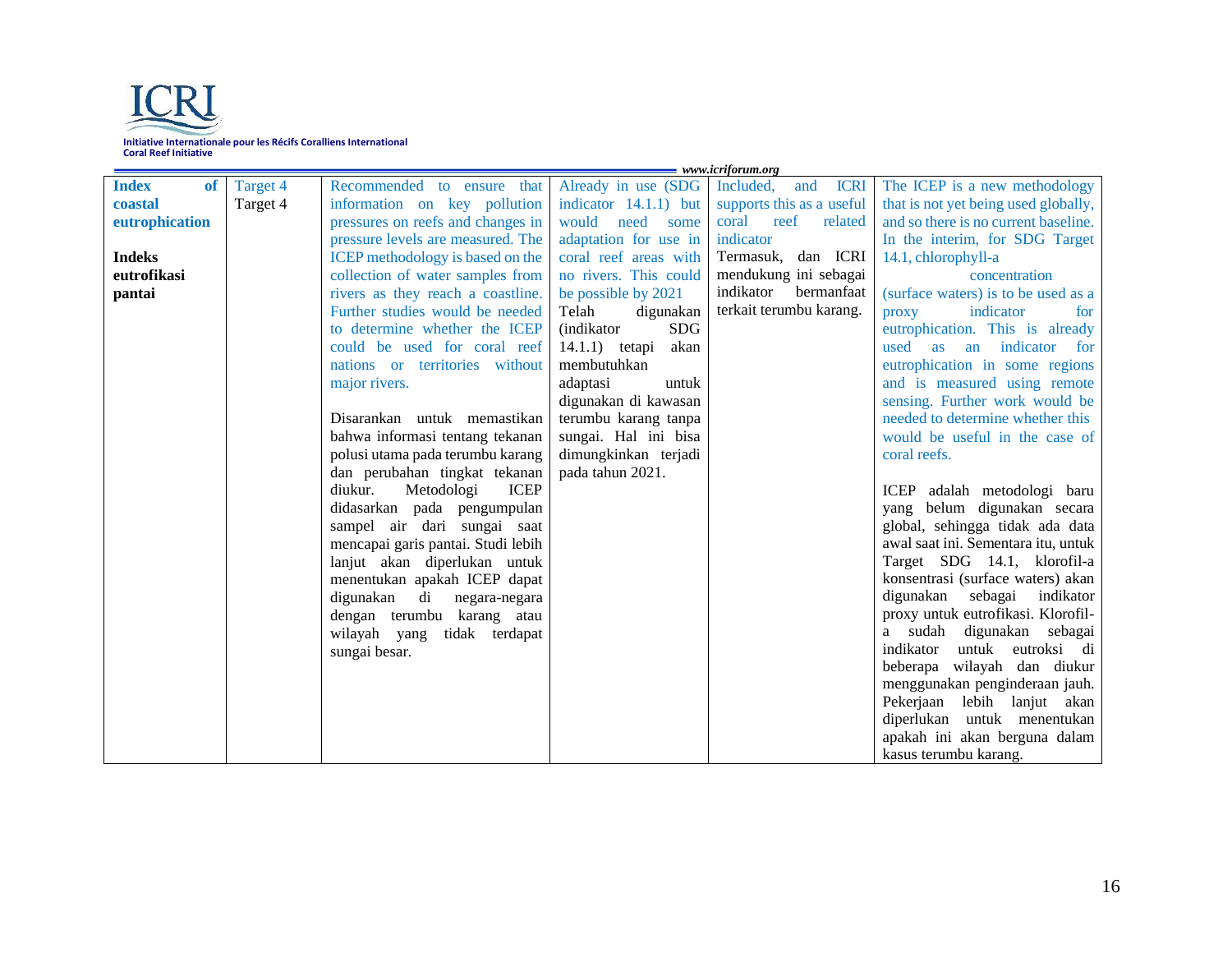

#### **Future indicators for priority development**

#### **Indikator masa depan untuk pengembangan prioritas**

These indicators are identified as important to be able to provide information on integrity and function of coral reef ecosystems and are currently at various stages of development with timelines within the next 5 years.

Indikator-indikator ini dianggap penting untuk dapat memberikan informasi mengenai keutuhan dan fungsi ekosistem terumbu karang serta saat ini berada pada berbagai tahapan perkembangan dengan lini masa 5 tahun ke depan.

## **Red list of ecosystems (coral reef ecosystems)**: *Relevant to Goal A and Target 1*

#### **Daftar merah ekosistem (ekosistem terumbu karang):** *Relevan dengan Tujuan A dan Target 1*

The Red List of Ecosystems is a derived indicator that incorporates information from multiple metrics. The intention is that it provides a standardized assessment of how close an ecosystem is to collapse/disappearance. It incorporates elements of area and integrity, thus closely matching the wording for Goal A. This indicator has been applied at the regional scale and will be available for use at the global scale in 2- 4 years. ICRI recommends the inclusion of this indicator for further development.

Daftar Merah Ekosistem adalah indikator turunan yang menggabungkan informasi dari berbagai metrik. Tujuannya adalah untuk memberikan penilaian standar tentang seberapa dekat suatu ekosistem akan rusak / menghilang. Metrik ini menggabungkan elemen area dan integritas, sehingga sangat cocok dengan penggunaan istilah untuk Tujuan A. Indikator ini telah diterapkan pada skala regional dan akan tersedia untuk digunakan pada skala global dalam 2-4 tahun. ICRI merekomendasikan pencantuman indikator ini untuk pengembangan lebih lanjut.

#### **Hard coral genera richness**: *Relevant to Goal A and Target 1* **Kekayaan genera karang keras***: Relevan dengan Tujuan A dan Target 1*

This is an important indicator to use in the future for coral reef ecosystem integrity as it helps to improve understanding of coral community change and function. Methods are widely available, and data are already being collected. Global analyses will be possible in the near future once some additional standardization has been undertaken and capacity improved for data collection and analysis.

Hard coral identification to genus level is collected by professional scientists, NGOs and government agencies. Efforts are underway to make use of standardized data platforms and to ensure that these data can be made available for use in regional and global assessment processes. Additional capacity development and underwater training would help national parties measure this indicator.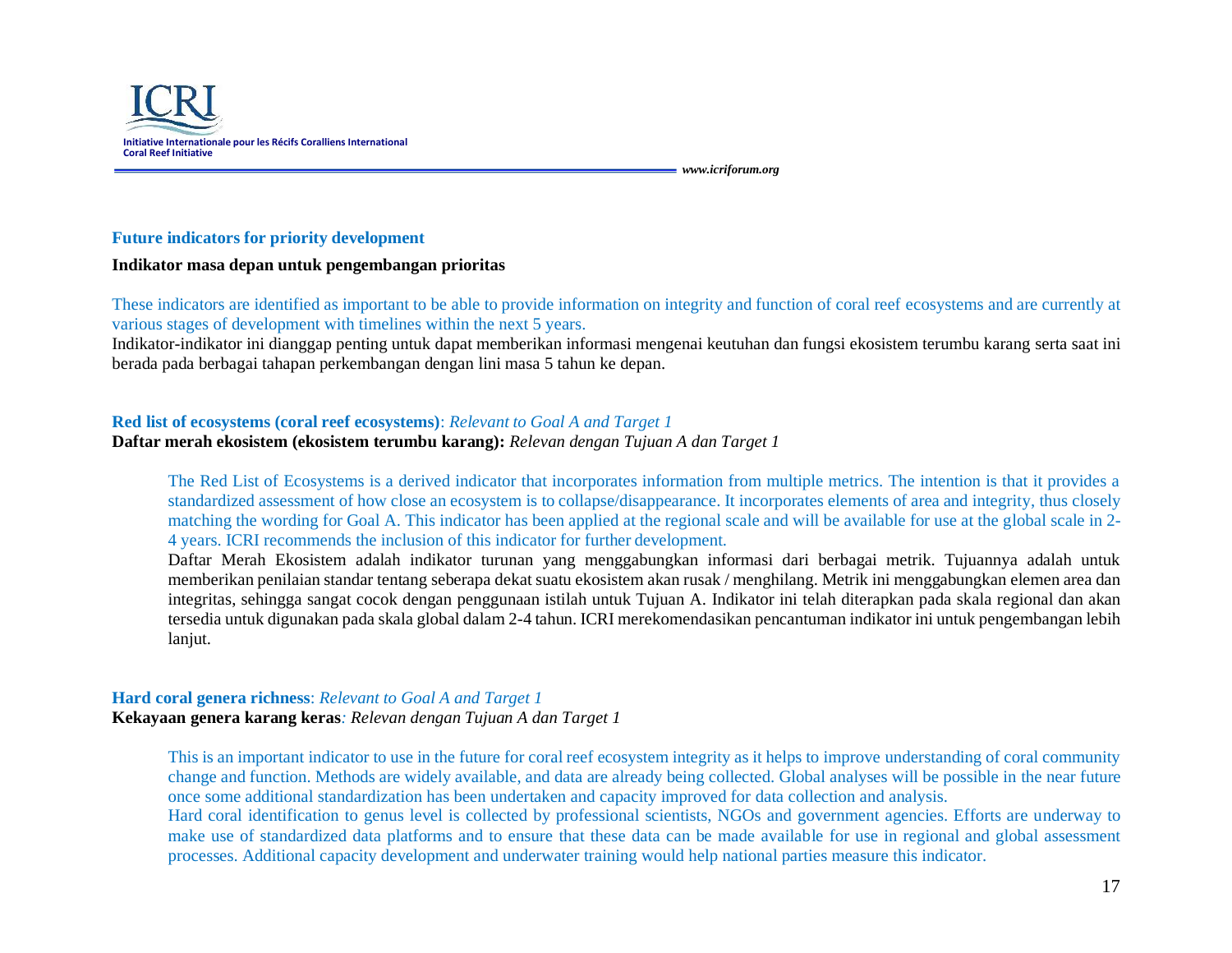

Kekayaan genera karang keras adalah indikator penting untuk digunakan di masa depan pada integritas ekosistem terumbu karang karena membantu meningkatkan pemahaman tentang perubahan dan fungsi komunitas karang. Metode ini tersedia secara luas, dan data telah dikumpulkan. Analisis global akan tersedia dalam waktu dekat setelah beberapa standardisasi tambahan dilakukan dan kapasitas ditingkatkan untuk pengumpulan dan analisis data.

Identifikasi karang keras hingga tingkat genus dikumpulkan oleh ilmuwan profesional, LSM, dan lembaga pemerintah. Berbagai upaya sedang dilakukan untuk memanfaatkan platform data terstandar dan untuk memastikan bahwa data ini dapat tersedia untuk digunakan dalam proses penilaian regional dan global. Pengembangan kapasitas tambahan dan pelatihan bawah air akan membantu pelaku di tingkat nasional mengukur indikator ini.

#### **Structural complexity of coral reefs**: *Relevant to Goal A, Ta rget 1, Target 6*

**Kompleksitas struktur terumbu karang***: Relevan dengan Tujuan A, Target 1, Tujuan 6*

This indicates carbonate architecture and complexity available for recruit settlement and survival of juvenile corals and reef fish, and provides important information on the expected function of the system. It also provides important insights for Goal A. Methods are widely available and data are already being collected by existing monitoring efforts. Global analyses will be possible in the near future with some additional standardization and capacity development.

Baseline: Methods and data are sufficiently standardized for larger scale and regional analyses (see Graham and Nash 2013, Darling et al. 2017).

Kompleksitas struktur terumbu karang menunjukkan arsitektur karbonat dan kompleksitas yang tersedia untuk perekrutan dan kelangsungan hidup karang muda dan ikan karang, serta memberikan informasi penting tentang fungsi yang diharapkan dari sistem. Hal ini juga memberikan wawasan penting untuk Tujuan A. Berbagai metode tersedia secara luas dan data sudah dikumpulkan melalui upaya pemantauan yang ada. Analisis global akan dapat dilakukan dalam waktu dekat dengan beberapa standardisasi tambahan dan pengembangan kapasitas. Informasi dasar*:* Metode dan data telah distandarisasi secara mencukupi untuk skala yang lebih besar dan untuk analisis regional (lihat Graham dan Nash 2013, Darling et al. 2017).

**CATAMI Classification Scheme**: *Relevant to Goal A, Target 1*

**Skema Klasifikasi CATAMI:**